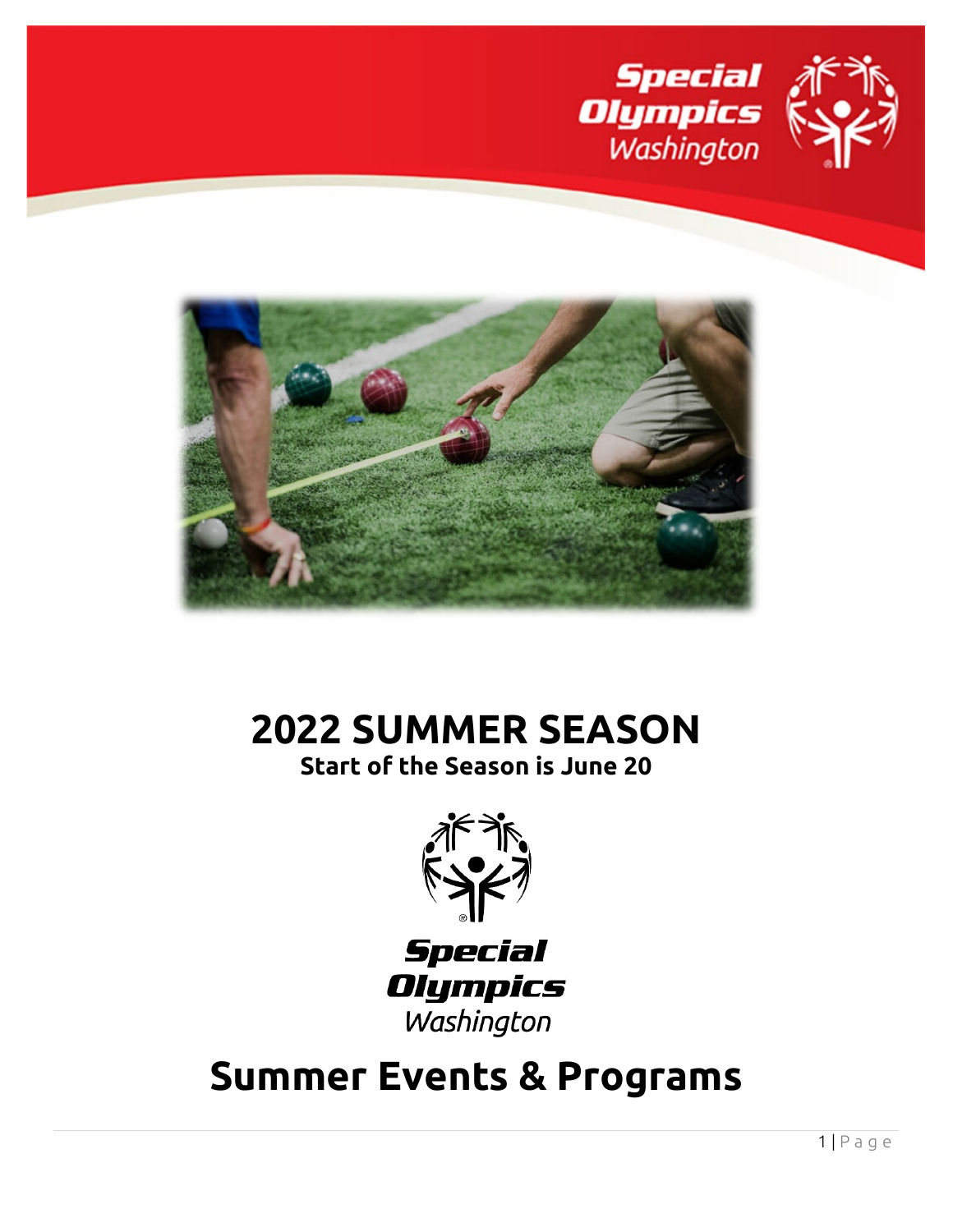

### **TABLE OF CONTENTS**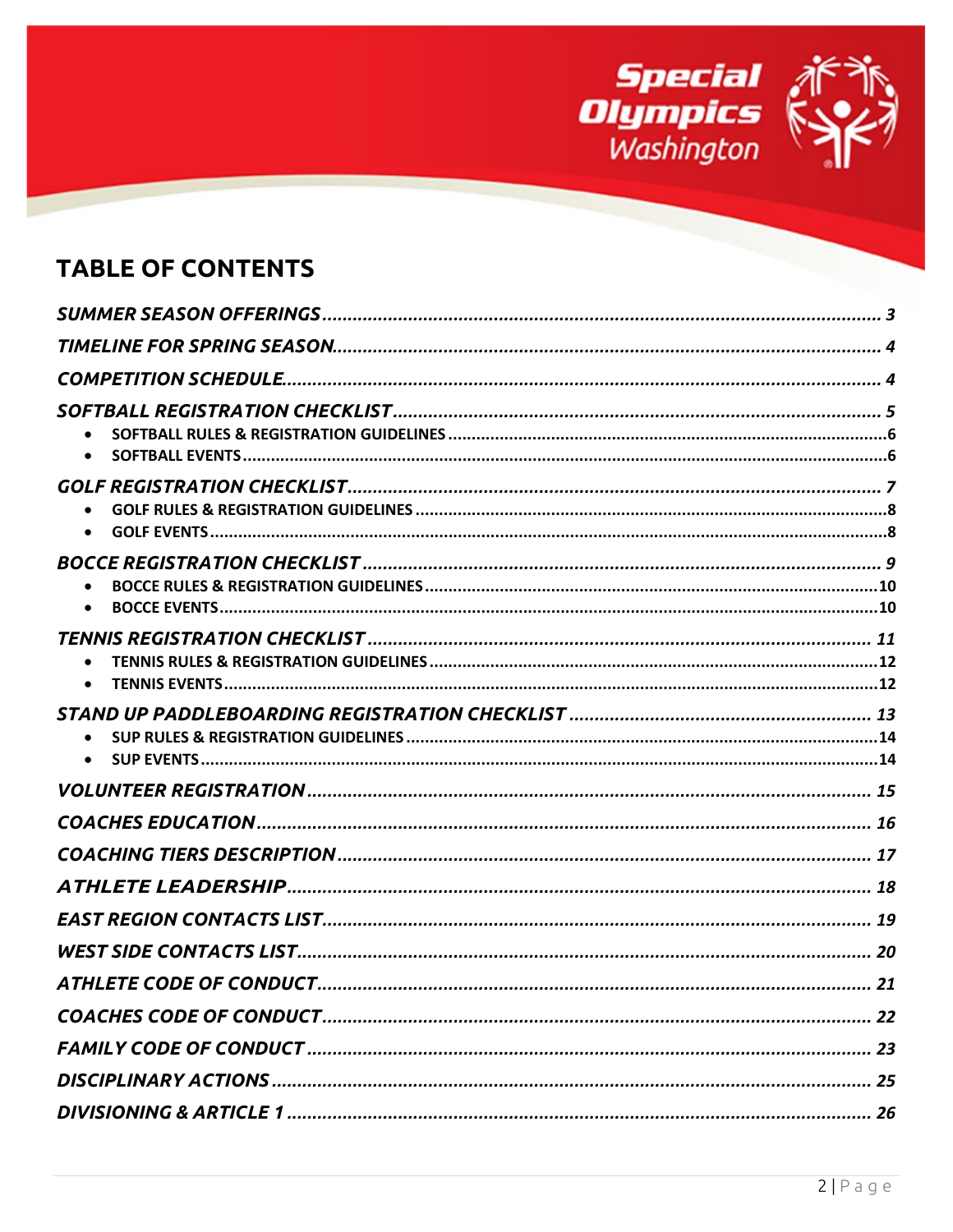

## <span id="page-2-0"></span>**SUMMER SEASON OFFERINGS**

**Special Olympics Washington is excited to announce the continuation of in-person training and competition this summer season!** Beginning June 20, we will be offering the following in-person competitive sports:

- Softball
- Golf
- Bocce
- Tennis
- Stand Up Paddle Boarding



Programs are encouraged to start securing practice facilities, communicating with their teams on what they intend to offer and begin verifying individual paperwork. Athlete and Unified partner registration packets can be found [here](https://specialolympicswashington.org/return-to-activities/) under "General Resources for All."

### **Local and Regional Competitions**

- Softball Local & Regional
- Golf Local & Regional
- Bocce Local & Regional
- Tennis Local
- Stand Up Paddleboarding Local

Special Olympics Washington will continue to monitor the status of COVID-19 and will be acting under guidance and advice from the CDC, the Washington State Department of Health, and local health authorities. Please be advised that participation and/or events are subject to change or cancellation at any time. Safety is our highest priority.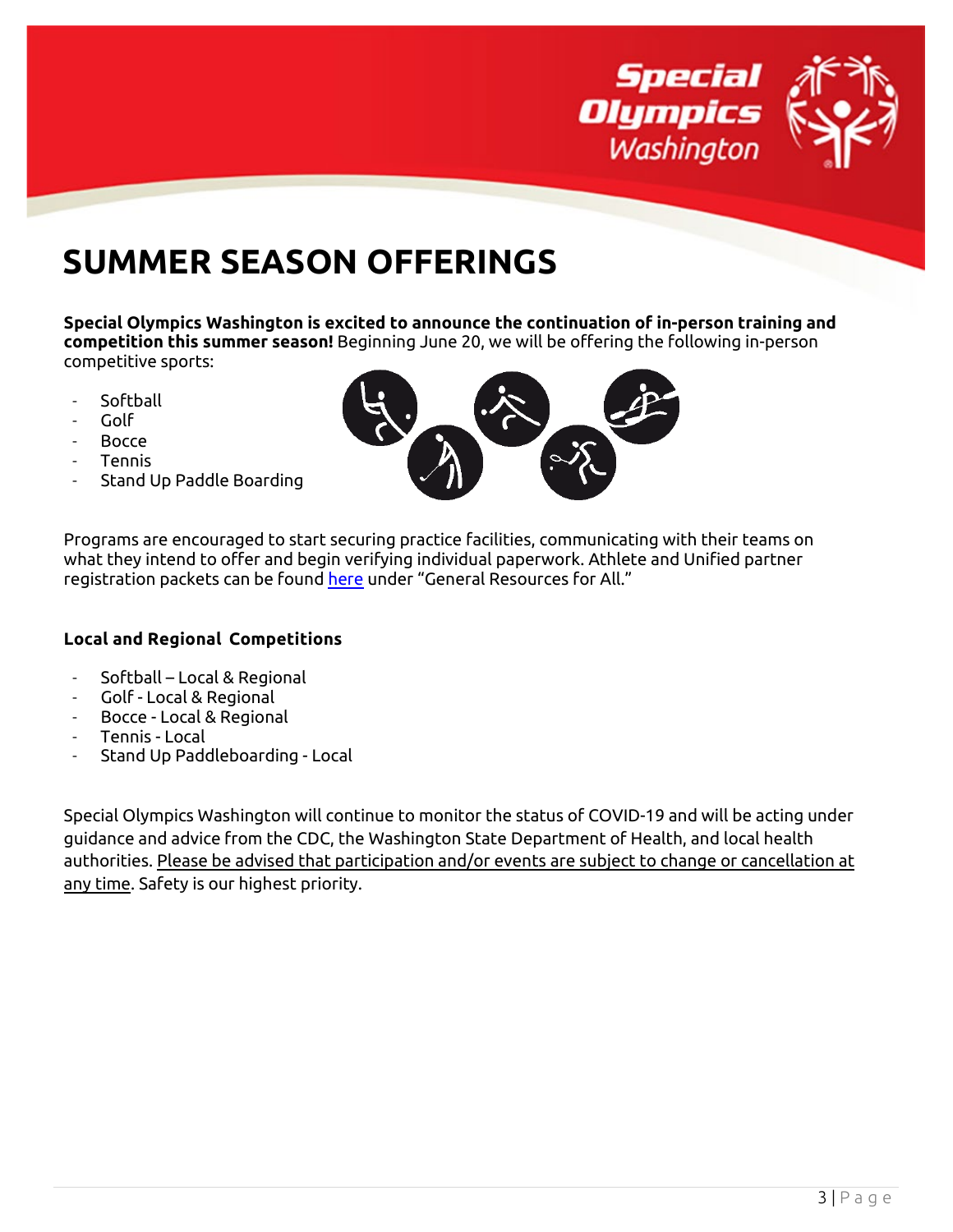

## <span id="page-3-0"></span>**TIMELINE FOR SUMMER SEASON**

- June 20 Start of Summer Season
- June 22 Pre-Season Registration Due (All Sports)
- July 11 Individual Forms Due
- July 18 Event Registration Due (All Sports)

SUMMER Season Registrat[ion Port](https://app.smartsheet.com/b/form/62530f65e36f42a7ab7dd9f5e2e436ee)al



## <span id="page-3-1"></span>**COMPETITION SCHEDULE**

- **August 7** East Region Softball & Bocce Competition
- **August 7** Northwest Region Golf Competition
- **August 13** Southwest Region Softball Competition
- **August 14** East Region Golf Competition
- **August 20** Northwest Region Softball & Bocce Competition
- **August 21** Southwest Region Golf Competition
- To Be Determined Southwest Region Bocce Competition

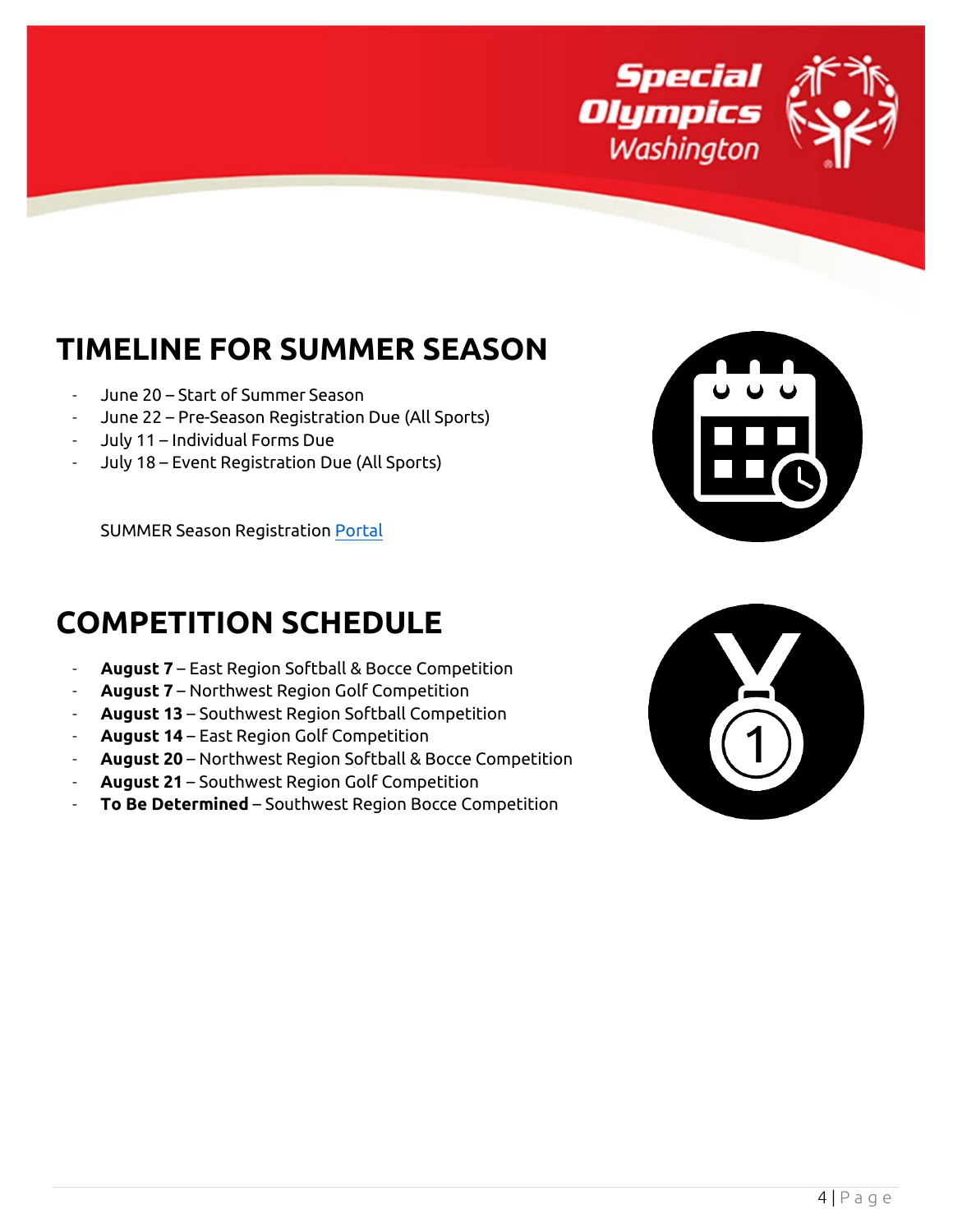



## <span id="page-4-0"></span>**SOFTBALL REGISTRATION CHECKLIST**

**1. Complete online [Pre-Season Participation](https://app.smartsheet.com/b/form/62530f65e36f42a7ab7dd9f5e2e436ee) Form Due**: **June 22, 2022**  $\Box$  Upload [Participation Roster](http://specialolympicswashington.org/wp-content/uploads/Pre-Registration-Roster-Template-Summer-2022.xlsx) for each sport

### **2. Athlete Forms Due: July 11, 2022**

- [Athlete Medical Form](https://specialolympicswashington.org/athlete-registration/) *(Expires after 3 years)*
- [Spanish Athlete Medical Form](https://specialolympicswashington.org/athlete-registration/) *(Expires after 3 years)*
	- Athlete & Parent/ Guardian Signature and Date **Required**
	- Physician Signature and Date **Required**
- [COVID Code of Conduct](https://specialolympicswashington.org/wp-content/uploads/COVID-19-Participant-Code-of-Conduct-and-Risk-Form-June-2021.pdf) *(does not expire)*
- [COVID Waiver](https://specialolympicswashington.org/wp-content/uploads/COVID-19-Waiver-Fillable-1.pdf) *(does not expire)*

### **3. Unified Partner Forms Due: July 11, 2022**

- [Unified Partner Registration Form](https://specialolympicswashington.org/unified-partner-registration/) *(Expires after 3 years)*
- [Background Check](https://app.sterlingvolunteers.com/promoorder/2ea089c3-b3c9-486a-a7ba-186b6510f607) (if 18+) *(Expires after 3 years)*
- □ [COVID Code of Conduct](https://specialolympicswashington.org/wp-content/uploads/COVID-19-Participant-Code-of-Conduct-and-Risk-Form-June-2021.pdf) *(does not expire)*
- [COVID Waiver](https://specialolympicswashington.org/wp-content/uploads/COVID-19-Waiver-Fillable-1.pdf) *(does not expire)*

### **4. Coach & Chaperone Forms Due: July 11, 2022**

- [Background Check](https://app.sterlingvolunteers.com/promoorder/2ea089c3-b3c9-486a-a7ba-186b6510f607) (if 18+) *(Expires after 3 years)*
- $\Box$  [Protective Behaviors](https://resources.specialolympics.org/protective-behaviors)
- $\Box$  Sports Specific Training
- [COVID Code of Conduct](https://specialolympicswashington.org/wp-content/uploads/COVID-19-Participant-Code-of-Conduct-and-Risk-Form-June-2021.pdf) *(does not expire)*
- [COVID Waiver](https://specialolympicswashington.org/wp-content/uploads/COVID-19-Waiver-Fillable-1.pdf) *(does not expire)*

### **5. Team Softball**

- **Required** for Team Competition
- $\Box$  Use [Individual BSAT form](https://specialolympicswashington.org/wp-content/uploads/BSAT-Individual_Softball-2019_12_27-23_51_17-UTC.pdf) to gather numbers for the final roster
- $\Box$  Transfer total individual score from individual BSAT to final roster

### **6. Individual Skills Softball**

- $\Box$  Use th[e Individual Skills Score Sheet](https://specialolympicswashington.org/wp-content/uploads/Softball-Ind-Skills-Sheet-1.pdf) to determine qualifying score  $\Box$  Transfer total individual score from individual score sheet to final roster
- **7. Complete Online Event [Registration](https://app.smartsheet.com/b/form/62530f65e36f42a7ab7dd9f5e2e436ee) Due: July 18, 2022** Attach **"Final Roster"**

**Notes:** An athlete, or unified partner WILL NOT be allowed to participate if the registration criteria (i.e. current/complete AFP or Partner Release form and registration deadlines) are not met.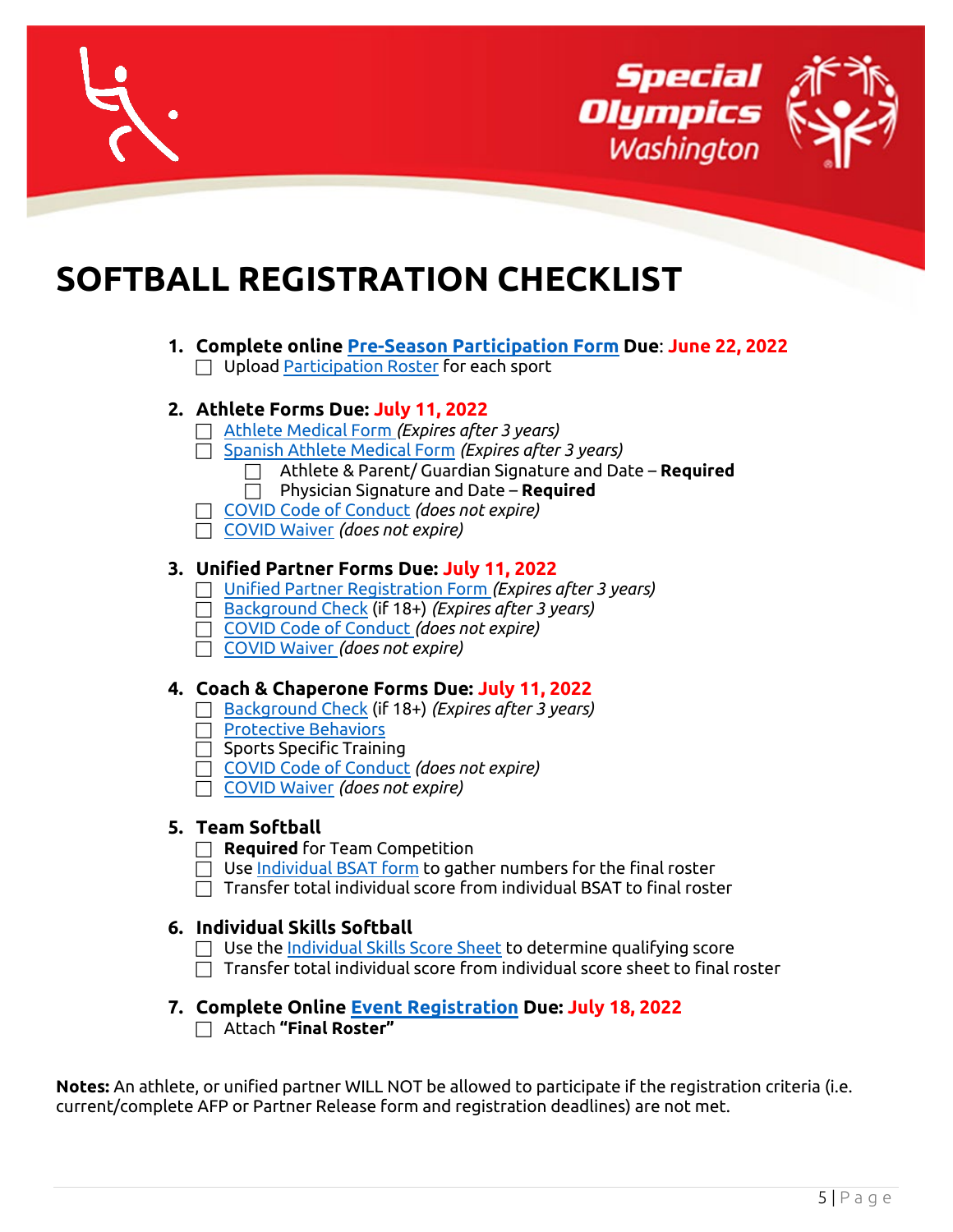



# <span id="page-5-0"></span>**SOFTBALL RULES & REGISTRATION GUIDELINES**

1) Athletes may participate in either team competition or the individual skills competitions. No lead up skills will be offered.

### 2) Head Coaches are not permitted to participate as part of their registered roster.

- 3) All softball entries must be identified by a team name on the Entry Roster.
- 4) Team rosters must have a minimum of 10 players and are limited to 16 players.
- 5) Unified Team Roster:
	- *a. Ten players – (five athletes and five partners) with the following positioning requirements: two athletes and two partners in both the infield and the outfield, and one athlete and one partner as pitcher or catcher.*
	- *b. Unified with Extra Players (EP). Twelve players – six athletes and six partners: same as Unified plus two EP's who bat in the line-up.*
- 6) Teams should compete in at least two games and must participate in a Regional Tournament in order to qualify for the state competition. It is highly recommended that teams participate in two scrimmage games before regionals.
- 7) For divisioning purposes, Softball Skills Assessment Tests (BSAT) scores must be submitted for all athletes (unless otherwise stated by your Senior Region Manager) on both Community and Unified teams.
- 8) Athletes using wheelchairs and assistive walking devices are ineligible for team competition for safety purposes. They may participate in the Individual Skills Competition. There will be no separate division for wheelchairs, but divisions will be determined by age/gender/ability of athletes.
- 9) Rules governing competition include Special Olympics International rules and Amateur Softball Association of America (ASA) rules.

Amateur Softball Association of America 2801 NE 50th St., RR-4, Box 385 Oklahoma City, OK 73111 (405) 424-5266

## <span id="page-5-1"></span>**SOFTBALL EVENTS**

- Softball Individual Skill Competition (Base Running, Throwing, Fielding & Hitting)
- Special Olympics Tee Ball Team Competition
- Special Olympics Team Competition
- Unified Team Competition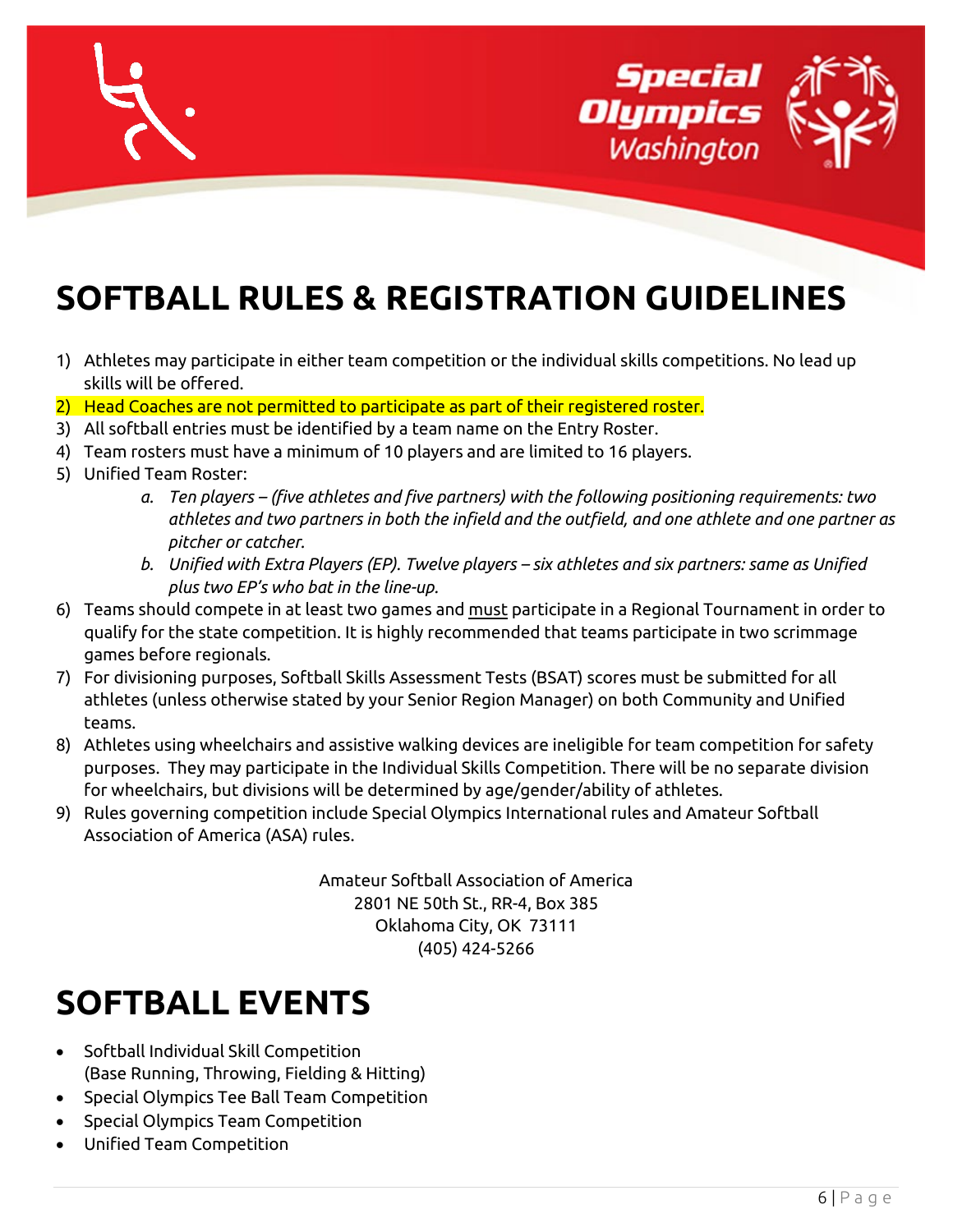



## <span id="page-6-0"></span>**GOLF REGISTRATION CHECKLIST**

**1. Complete online [Pre-Season Participation](https://app.smartsheet.com/b/form/62530f65e36f42a7ab7dd9f5e2e436ee) Form Due**: **June 22, 2022**  $\Box$  Upload [Participation Roster](http://specialolympicswashington.org/wp-content/uploads/Pre-Registration-Roster-Template-Summer-2022.xlsx) for each sport

### **2. Athlete Forms Due: July 11, 2022**

- [Athlete Medical Form](https://specialolympicswashington.org/athlete-registration/) *(Expires after 3 years)*
- [Spanish Athlete Medical Form](https://specialolympicswashington.org/athlete-registration/) *(Expires after 3 years)*
	- Athlete & Parent/ Guardian Signature and Date **Required** Physician Signature and Date – **Required**
- [COVID Code of Conduct](https://specialolympicswashington.org/wp-content/uploads/COVID-19-Participant-Code-of-Conduct-and-Risk-Form-June-2021.pdf) *(does not expire)*
- [COVID Waiver](https://specialolympicswashington.org/wp-content/uploads/COVID-19-Waiver-Fillable-1.pdf) *(does not expire)*
- **3. Unified Partner Forms Due: July 11, 2022**
	- [Unified Partner Registration Form](https://specialolympicswashington.org/unified-partner-registration/) *(Expires after 3 years)*
	- [Background Check](https://app.sterlingvolunteers.com/promoorder/2ea089c3-b3c9-486a-a7ba-186b6510f607) (if 18+) *(Expires after 3 years)*
	- [COVID Code of Conduct](https://specialolympicswashington.org/wp-content/uploads/COVID-19-Participant-Code-of-Conduct-and-Risk-Form-June-2021.pdf) *(does not expire)*
	- [COVID Waiver](https://specialolympicswashington.org/wp-content/uploads/COVID-19-Waiver-Fillable-1.pdf) *(does not expire)*

### **4. Coach & Chaperone Forms Due: July 11, 2022**

- [Background Check](https://app.sterlingvolunteers.com/promoorder/2ea089c3-b3c9-486a-a7ba-186b6510f607) (if 18+) *(Expires after 3 years)*
- **[Protective Behaviors](https://resources.specialolympics.org/protective-behaviors)**
- $\Box$  Sports Specific Training
- [COVID Code of Conduct](https://specialolympicswashington.org/wp-content/uploads/COVID-19-Participant-Code-of-Conduct-and-Risk-Form-June-2021.pdf) *(does not expire)*
- [COVID Waiver](https://specialolympicswashington.org/wp-content/uploads/COVID-19-Waiver-Fillable-1.pdf) *(does not expire)*
- **5. Complete Online Event [Registration](https://app.smartsheet.com/b/form/62530f65e36f42a7ab7dd9f5e2e436ee) Due: July 18, 2022** Attach **"Final Roster"**

**Notes:** An athlete, or unified partner WILL NOT be allowed to participate if the registration criteria (i.e. current/complete AFP or Partner Release form and registration deadlines) are not met.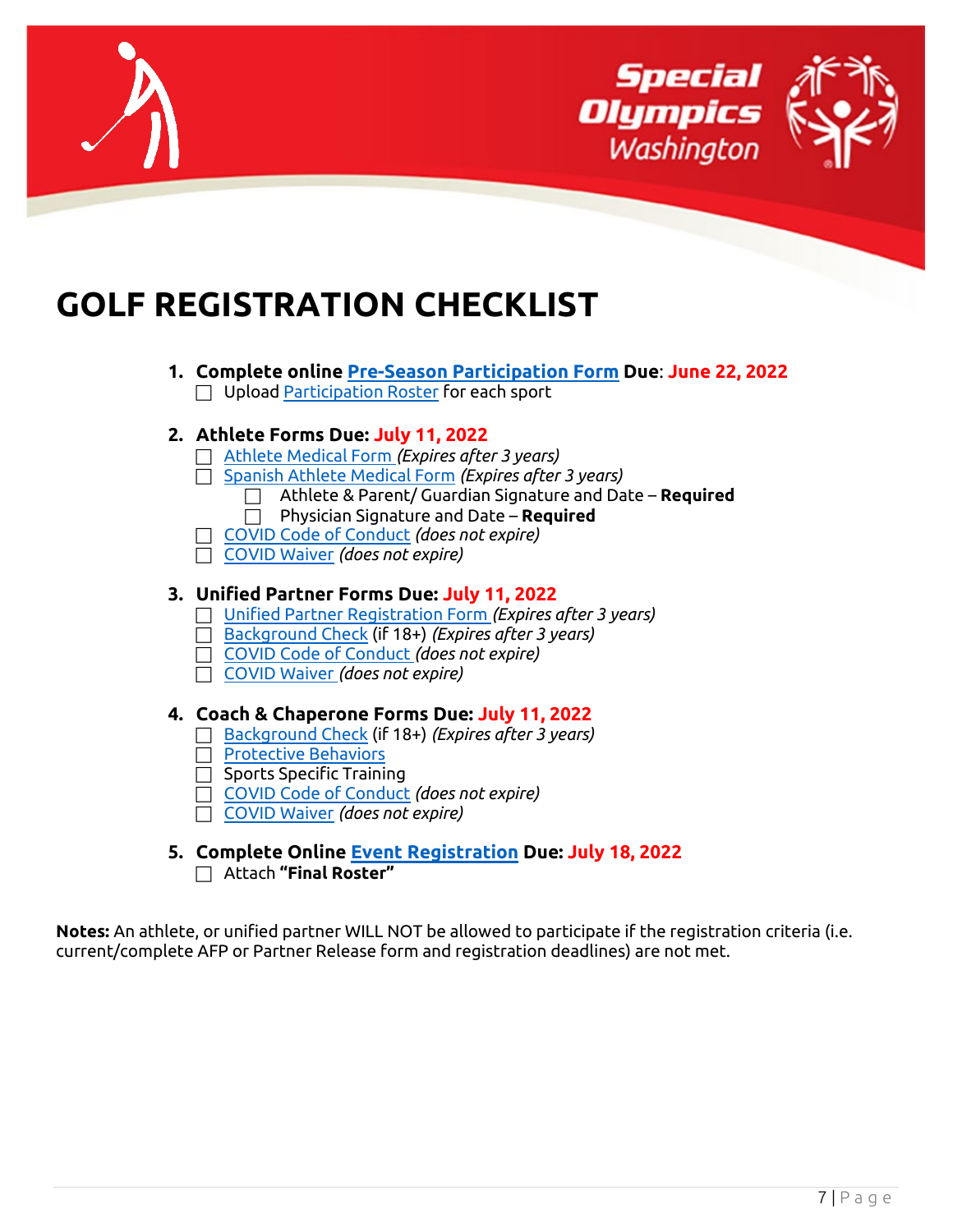



## <span id="page-7-0"></span>**GOLF RULES & REGISTRATION GUIDELINES**

- 1) Athletes may participate in one event.
- 2) Per USGA Rules, range finders or devices used to measure the distance of a shot are not permitted (Rule 14-3: [https://www.usga.org/RulesFAQ/rules\\_answer.asp?FAQidx=49&Rule=14](https://www.usga.org/RulesFAQ/rules_answer.asp?FAQidx=49&Rule=14) )
- 3) Head Coaches are not permitted to participate as Unified Partners during match play. Coaches that choose to participate forfeit their role, also forfeit their duties as head coach including the right to protest.
- 4) Athletes needing use of a cart will need to fill out a 'Cart Request Form' and justify the reason for use of cart on the course. Per USGA Rules, all participants are required to walk the course unless their request is approved. Carts rented by coaches or staff will be a cost incurred by program.
- 5) Unified Partners participating in a pair on course play will assume the role of caddie or scorekeeper. Caddies will not be provided by tournament director, but will be if volunteers are available.
- 6) Team competition will consist of one Unified partner and one Special Olympics athletes.
- 7) Unified partners and athletes must establish a handicap and submit it with their entry. Those unable to establish a handicap will be required to submit at least five scores from nine or eighteen hole play.
- 8) Rules governing competition include Special Olympics International Golf rules and Professional Golf Association of America rules.

PGA of America P.O. Box 109601 Palm Beach Gardens, FL 33410-9601 (407) 624-8463

## <span id="page-7-1"></span>**GOLF EVENTS**

- Level 1 Golf Individual Skills Competition (Short Putt, Long Putt, Chipping, Pitch Shot, Iron Shot, & Wood Shot)
- Level 2 Unified Team Play (18 hole)
- Level 3 Unified Team Play (9 hole)
- Level 4 Individual Stroke Play (9 hole)
- Level 5 Individual Stroke Play (18 hole)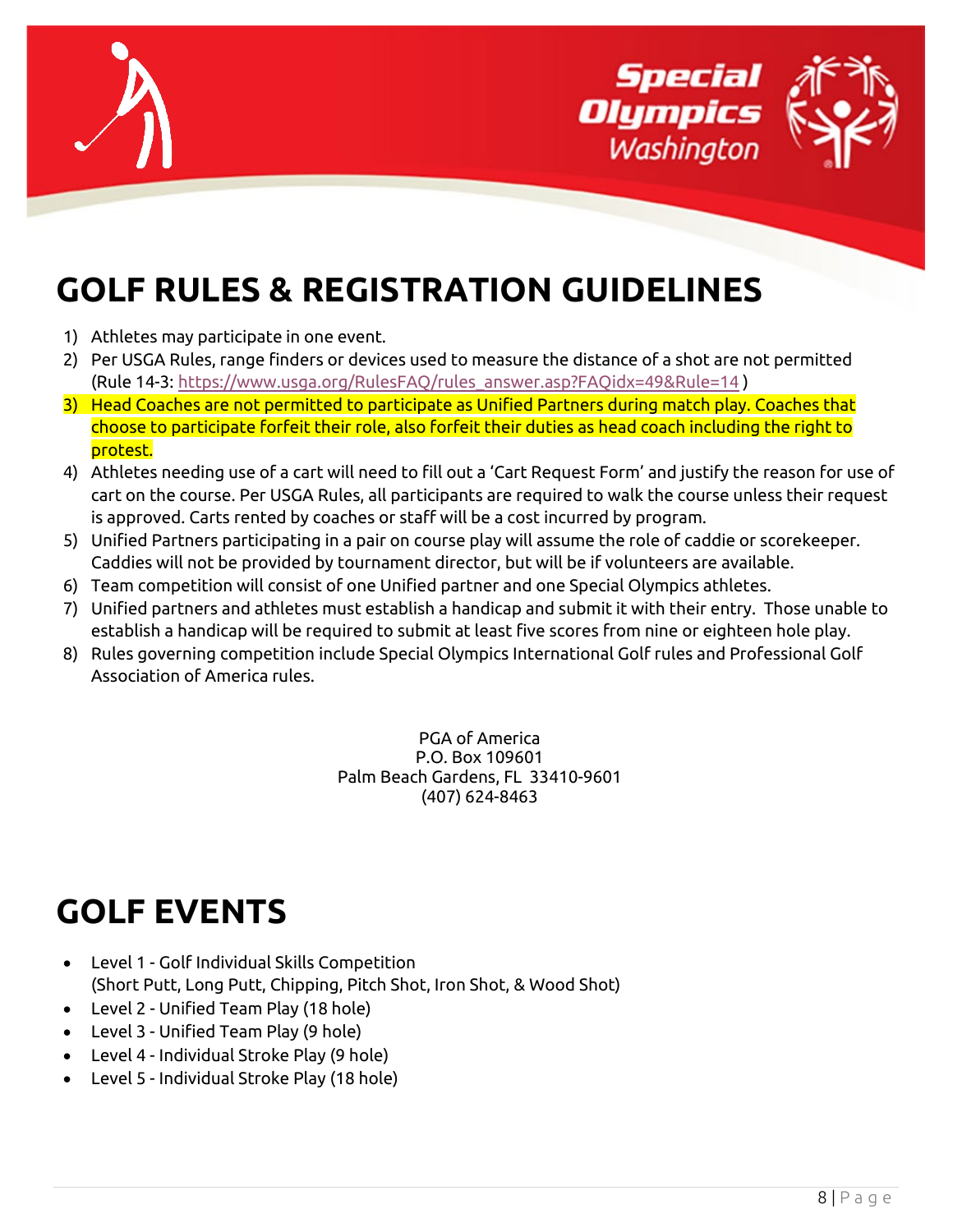



## <span id="page-8-0"></span>**BOCCE REGISTRATION CHECKLIST**

**1. Complete online [Pre-Season Participation](https://app.smartsheet.com/b/form/62530f65e36f42a7ab7dd9f5e2e436ee) Form Due**: **June 22, 2022**  $\Box$  Upload [Participation Roster](http://specialolympicswashington.org/wp-content/uploads/Pre-Registration-Roster-Template-Summer-2022.xlsx) for each sport

### **2. Athlete Forms Due: July 11, 2022**

- [Athlete Medical Form](https://specialolympicswashington.org/athlete-registration/) *(Expires after 3 years)*
- [Spanish Athlete Medical Form](https://specialolympicswashington.org/athlete-registration/) *(Expires after 3 years)*
	- Athlete & Parent/ Guardian Signature and Date **Required**
	- Physician Signature and Date **Required**
- [COVID Code of Conduct](https://specialolympicswashington.org/wp-content/uploads/COVID-19-Participant-Code-of-Conduct-and-Risk-Form-June-2021.pdf) *(does not expire)*
- [COVID Waiver](https://specialolympicswashington.org/wp-content/uploads/COVID-19-Waiver-Fillable-1.pdf) *(does not expire)*

### **3. Unified Partner Forms Due: July 11, 2022**

- [Unified Partner Registration Form](https://specialolympicswashington.org/unified-partner-registration/) *(Expires after 3 years)*
- [Background Check](https://app.sterlingvolunteers.com/promoorder/2ea089c3-b3c9-486a-a7ba-186b6510f607) (if 18+) *(Expires after 3 years)*
- □ [COVID Code of Conduct](https://specialolympicswashington.org/wp-content/uploads/COVID-19-Participant-Code-of-Conduct-and-Risk-Form-June-2021.pdf) *(does not expire)*
- [COVID Waiver](https://specialolympicswashington.org/wp-content/uploads/COVID-19-Waiver-Fillable-1.pdf) *(does not expire)*

### **4. Coach & Chaperone Forms Due: July 11, 2022**

- [Background Check](https://app.sterlingvolunteers.com/promoorder/2ea089c3-b3c9-486a-a7ba-186b6510f607) (if 18+) *(Expires after 3 years)*
- □ [Protective Behaviors](https://resources.specialolympics.org/protective-behaviors)
- Sports Specific Training
- [COVID Code of Conduct](https://specialolympicswashington.org/wp-content/uploads/COVID-19-Participant-Code-of-Conduct-and-Risk-Form-June-2021.pdf) *(does not expire)*
- [COVID Waiver](https://specialolympicswashington.org/wp-content/uploads/COVID-19-Waiver-Fillable-1.pdf) *(does not expire)*
- **5. Complete Online Event [Registration](https://app.smartsheet.com/b/form/62530f65e36f42a7ab7dd9f5e2e436ee) Due: July 18, 2022** Attach **"Final Roster"**

**Notes:** An athlete, or unified partner WILL NOT be allowed to participate if the registration criteria (i.e. current/complete AFP or Partner Release form and registration deadlines) are not met.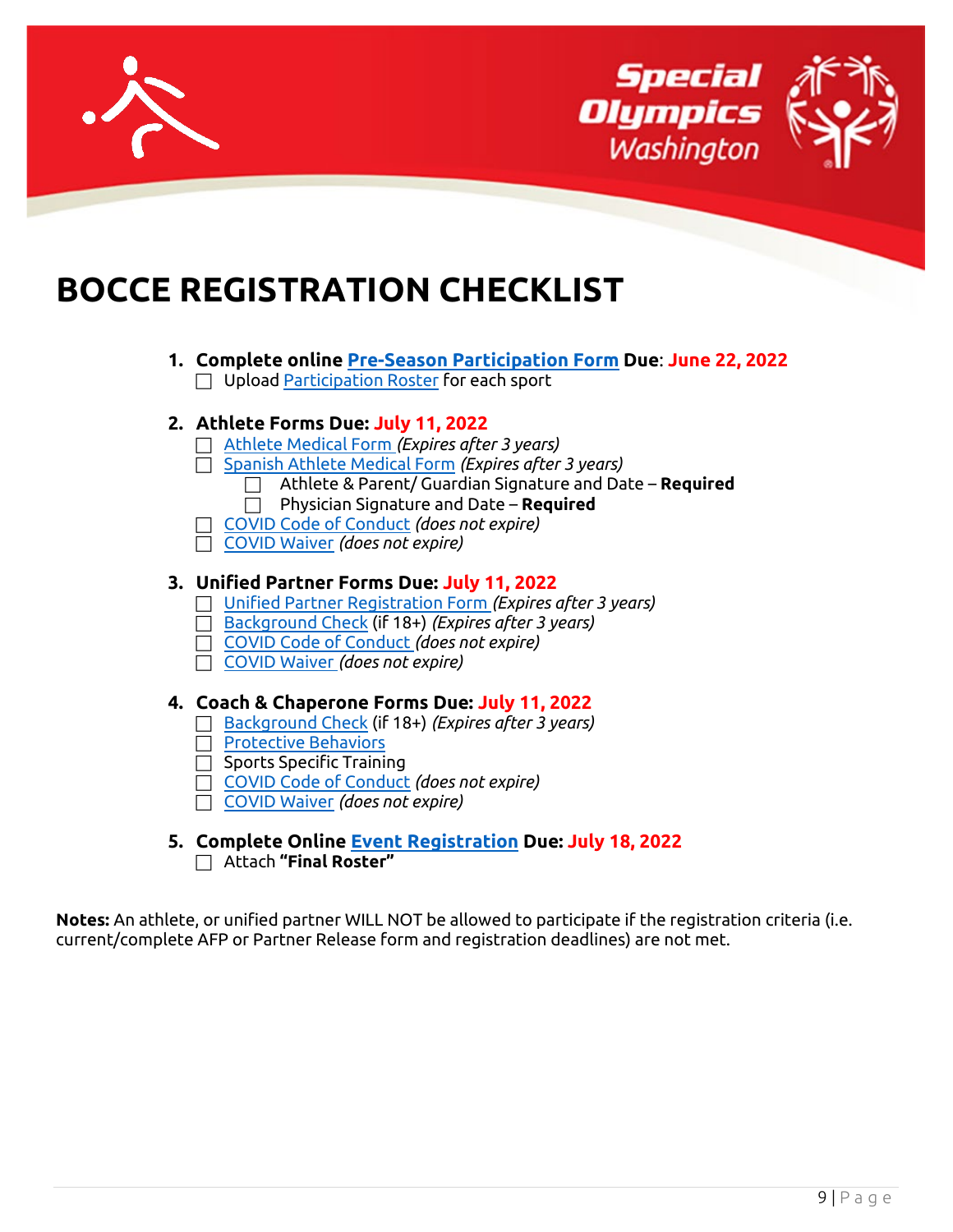



## <span id="page-9-0"></span>**BOCCE RULES & REGISTRATION GUIDELINES**

- 1) Athletes may enter one individual and one doubles/team event.
- 2) Competition attire includes:
	- a. Tennis shoes or smooth sole athletic shoes
	- b. Short sleeved button shirts or polo shirt
	- c. Shorts or pants (No Jeans)
- 3) Rules governing competition are the Special Olympics, Inc. Bocce rules.

### <span id="page-9-1"></span>**BOCCE EVENTS**

- Singles
- Singles Ramp *(player requires the use of a ramp)*
- Doubles *(2 athletes)*
- Team *(4 athletes)*
- Unified Sports® Doubles *(athlete & unified partner)*
- Unified Sports® Team *(2 athletes & 2 unified partners)*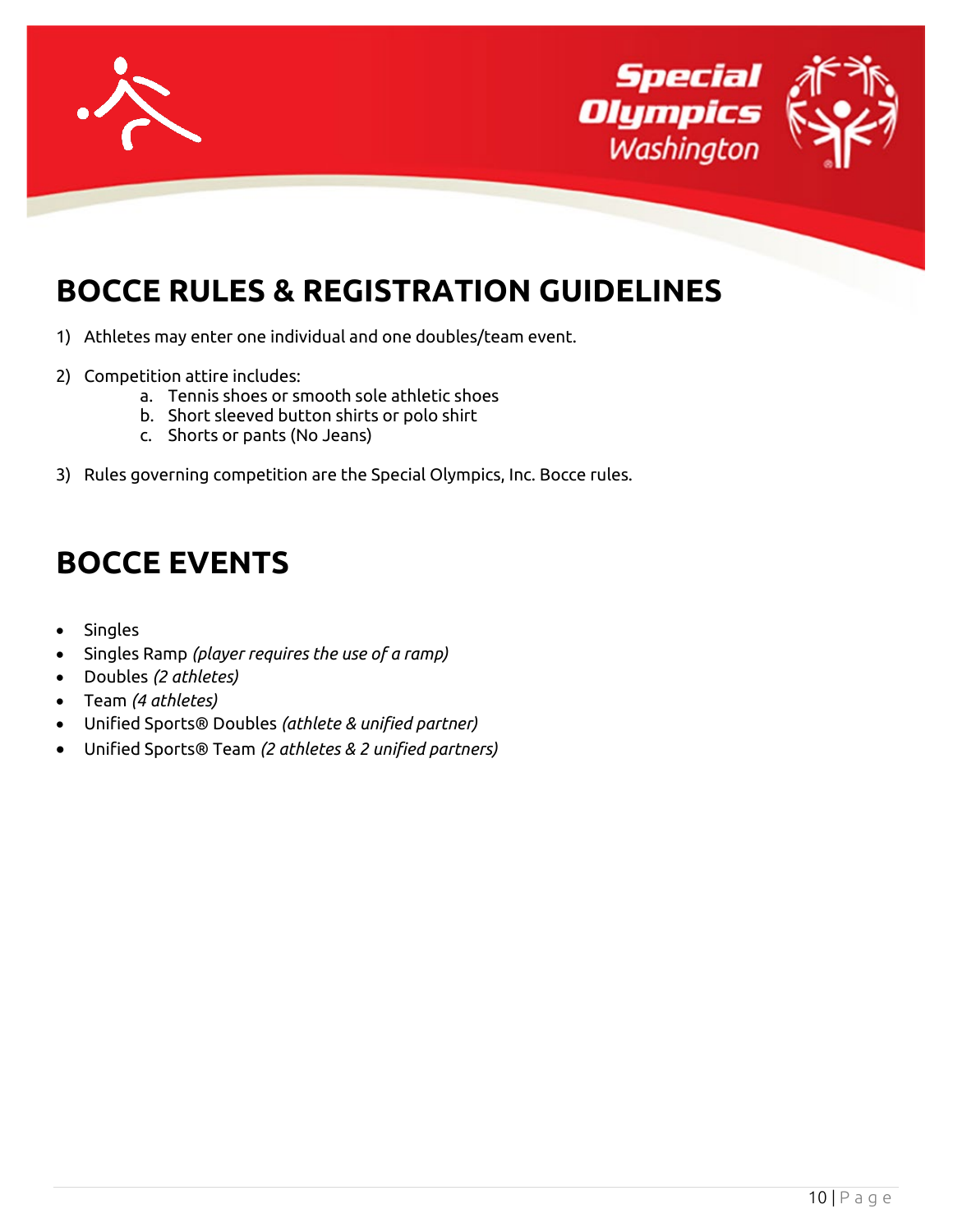



## <span id="page-10-0"></span>**TENNIS REGISTRATION CHECKLIST**

**1. Complete online [Pre-Season Participation](https://app.smartsheet.com/b/form/62530f65e36f42a7ab7dd9f5e2e436ee) Form Due**: **June 22, 2022**  $\Box$  Upload [Participation Roster](http://specialolympicswashington.org/wp-content/uploads/Pre-Registration-Roster-Template-Summer-2022.xlsx) for each sport

### **2. Athlete Forms Due: July 11, 2022**

- [Athlete Medical Form](https://specialolympicswashington.org/athlete-registration/) *(Expires after 3 years)*
- [Spanish Athlete Medical Form](https://specialolympicswashington.org/athlete-registration/) *(Expires after 3 years)*
	- Athlete & Parent/ Guardian Signature and Date **Required**
	- Physician Signature and Date **Required**
- [COVID Code of Conduct](https://specialolympicswashington.org/wp-content/uploads/COVID-19-Participant-Code-of-Conduct-and-Risk-Form-June-2021.pdf) *(does not expire)*
- [COVID Waiver](https://specialolympicswashington.org/wp-content/uploads/COVID-19-Waiver-Fillable-1.pdf) *(does not expire)*

### **3. Unified Partner Forms Due: July 11, 2022**

- [Unified Partner Registration Form](https://specialolympicswashington.org/unified-partner-registration/) *(Expires after 3 years)*
- [Background Check](https://app.sterlingvolunteers.com/promoorder/2ea089c3-b3c9-486a-a7ba-186b6510f607) (if 18+) *(Expires after 3 years)*
- [COVID Code of Conduct](https://specialolympicswashington.org/wp-content/uploads/COVID-19-Participant-Code-of-Conduct-and-Risk-Form-June-2021.pdf) *(does not expire)*
- [COVID Waiver](https://specialolympicswashington.org/wp-content/uploads/COVID-19-Waiver-Fillable-1.pdf) *(does not expire)*

### **4. Coach & Chaperone Forms Due: July 11, 2022**

- [Background Check](https://app.sterlingvolunteers.com/promoorder/2ea089c3-b3c9-486a-a7ba-186b6510f607) (if 18+) *(Expires after 3 years)*
- **[Protective Behaviors](https://resources.specialolympics.org/protective-behaviors)**
- $\Box$  Sports Specific Training
- [COVID Code of Conduct](https://specialolympicswashington.org/wp-content/uploads/COVID-19-Participant-Code-of-Conduct-and-Risk-Form-June-2021.pdf) *(does not expire)*
- [COVID Waiver](https://specialolympicswashington.org/wp-content/uploads/COVID-19-Waiver-Fillable-1.pdf) *(does not expire)*
- **5. Complete Online Event [Registration](https://app.smartsheet.com/b/form/62530f65e36f42a7ab7dd9f5e2e436ee) Due: July 18, 2022** Attach **"Final Roster"**

**Notes:** An athlete, or unified partner WILL NOT be allowed to participate if the registration criteria (i.e. current/complete AFP or Partner Release form and registration deadlines) are not met.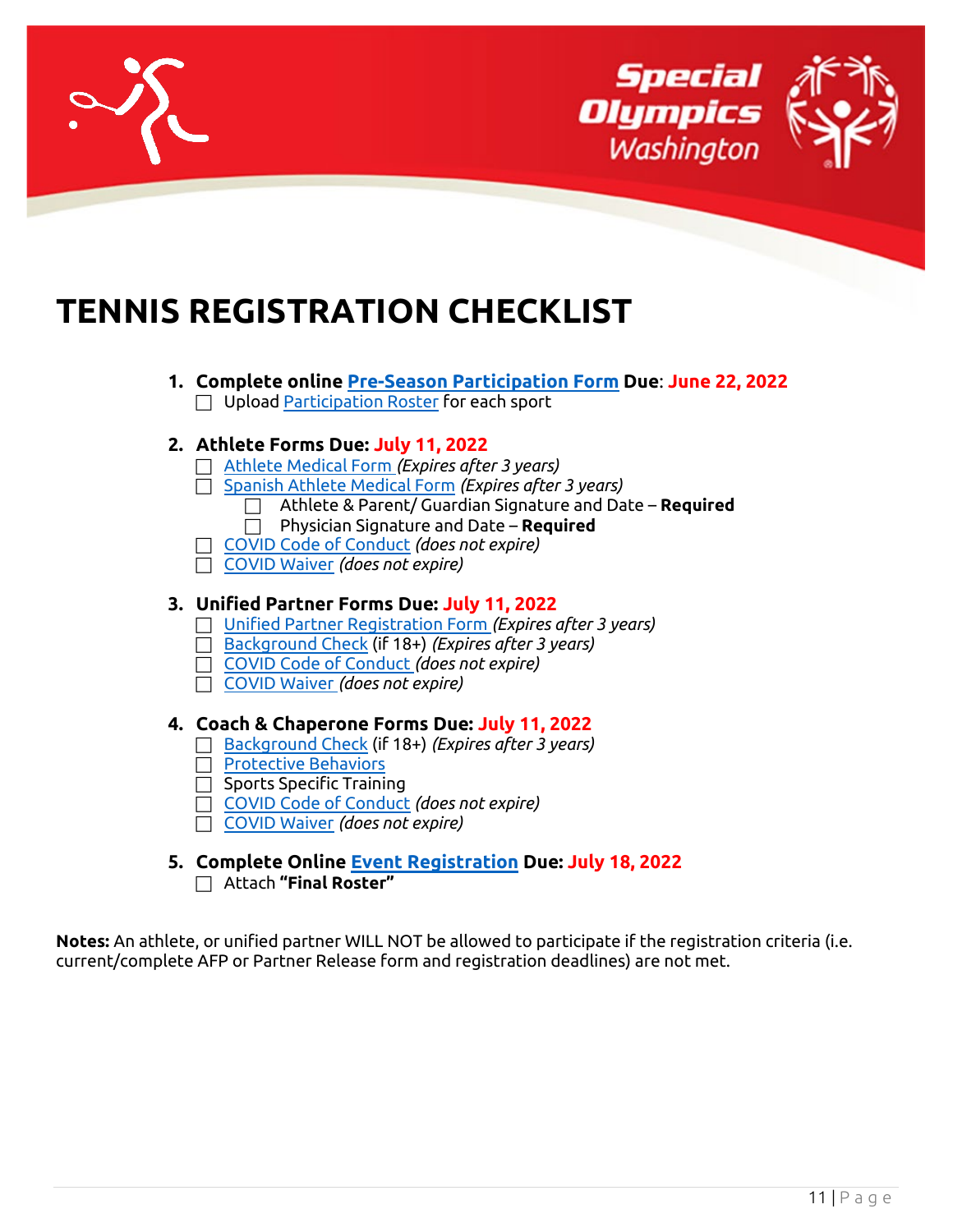



## <span id="page-11-0"></span>**TENNIS RULES & REGISTRATION GUIDELINES**

- 1) Events identified with \*\* are designed for athletes who are unable to participate in the other events listed.
- 2) Athletes may enter in up to two events.
- 3) For divisioning purposes, Individual Skill scores must be submitted for all athletes participating in the Individual Skills Competition and a Tennis Rating Form must be submitted for all athletes and partners for all other events.
- 4) Competition attire includes:
	- a. Polo shirt or T-shirt
	- b. Shorts or tennis dress (No Jeans)
	- c. Tennis shoes and socks
	- d. Athletes not in appropriate competition uniforms are subject to disqualification.
- 5) Rules governing competition include Special Olympics, Inc. Tennis rules and United States Tennis Association rules.

### <span id="page-11-1"></span>**TENNIS EVENTS**

- Individual Skills Competition \*\*
- Singles
- Doubles
- Unified Sports® Doubles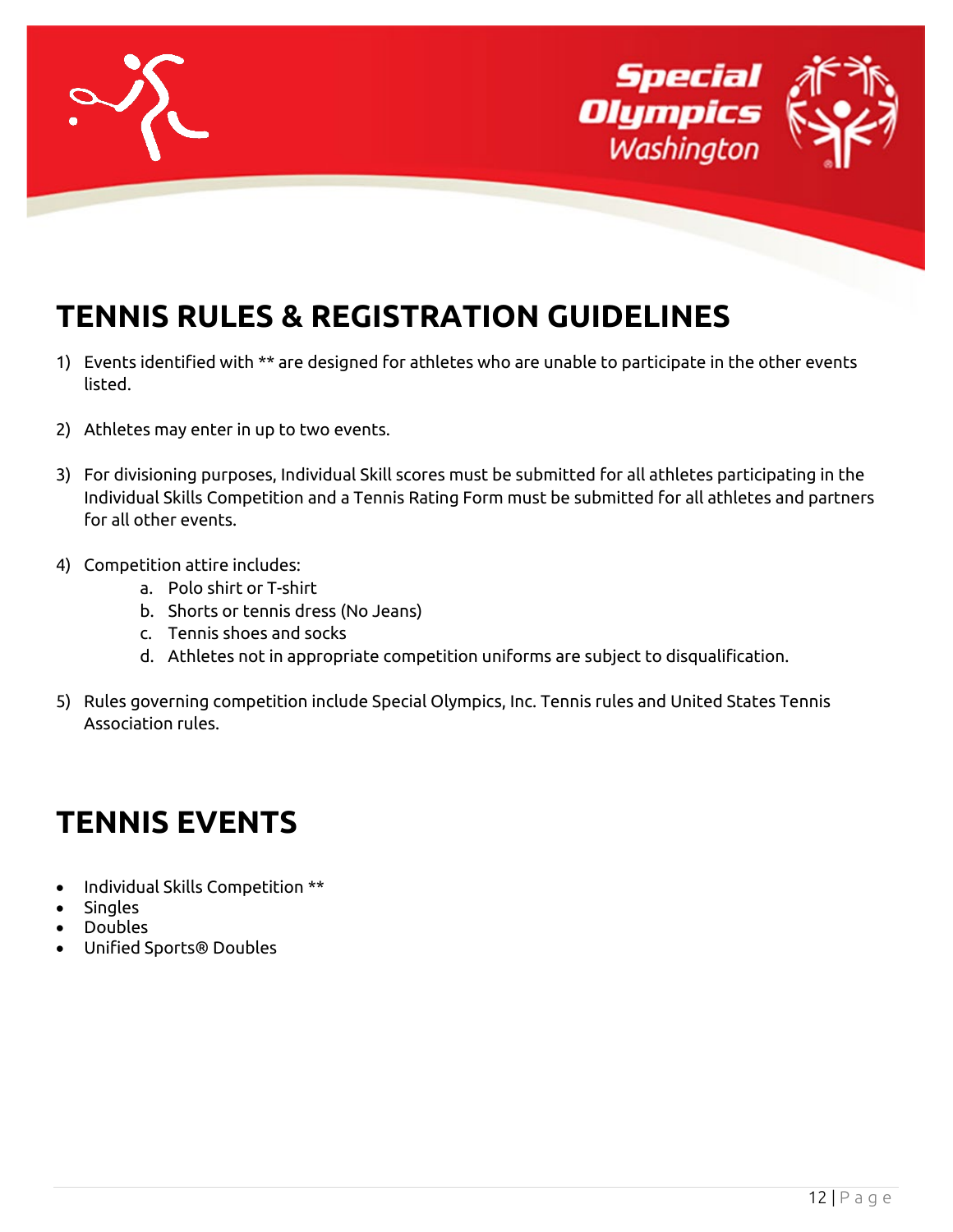



## <span id="page-12-0"></span>**STAND UP PADDLEBOARDING REGISTRATION CHECKLIST**

**1. Complete online [Pre-Season Participation](https://app.smartsheet.com/b/form/62530f65e36f42a7ab7dd9f5e2e436ee) Form Due**: **June 22, 2022**  $\Box$  Upload [Participation Roster](http://specialolympicswashington.org/wp-content/uploads/Pre-Registration-Roster-Template-Summer-2022.xlsx) for each sport

### **2. Athlete Forms Due: July 11, 2022**

- [Athlete Medical Form](https://specialolympicswashington.org/athlete-registration/) *(Expires after 3 years)*
- [Spanish Athlete Medical Form](https://specialolympicswashington.org/athlete-registration/) *(Expires after 3 years)*
	- Athlete & Parent/ Guardian Signature and Date **Required**
	- Physician Signature and Date **Required**
- [COVID Code of Conduct](https://specialolympicswashington.org/wp-content/uploads/COVID-19-Participant-Code-of-Conduct-and-Risk-Form-June-2021.pdf) *(does not expire)*
- [COVID Waiver](https://specialolympicswashington.org/wp-content/uploads/COVID-19-Waiver-Fillable-1.pdf) *(does not expire)*

### **3. Unified Partner Forms Due: July 11, 2022**

- [Unified Partner Registration Form](https://specialolympicswashington.org/unified-partner-registration/) *(Expires after 3 years)*
- [Background Check](https://app.sterlingvolunteers.com/promoorder/2ea089c3-b3c9-486a-a7ba-186b6510f607) (if 18+) *(Expires after 3 years)*
- [COVID Code of Conduct](https://specialolympicswashington.org/wp-content/uploads/COVID-19-Participant-Code-of-Conduct-and-Risk-Form-June-2021.pdf) *(does not expire)*
- [COVID Waiver](https://specialolympicswashington.org/wp-content/uploads/COVID-19-Waiver-Fillable-1.pdf) *(does not expire)*

### **4. Coach & Chaperone Forms Due: July 11, 2022**

- [Background Check](https://app.sterlingvolunteers.com/promoorder/2ea089c3-b3c9-486a-a7ba-186b6510f607) (if 18+) *(Expires after 3 years)*
- [Protective Behaviors](https://resources.specialolympics.org/protective-behaviors)
- $\Box$  Sports Specific Training
- [COVID Code of Conduct](https://specialolympicswashington.org/wp-content/uploads/COVID-19-Participant-Code-of-Conduct-and-Risk-Form-June-2021.pdf) *(does not expire)*
- [COVID Waiver](https://specialolympicswashington.org/wp-content/uploads/COVID-19-Waiver-Fillable-1.pdf) *(does not expire)*
- **5. Complete Online Event [Registration](https://app.smartsheet.com/b/form/62530f65e36f42a7ab7dd9f5e2e436ee) Due: July 18, 2022** Attach **"Final Roster"**

**Notes:** An athlete, or unified partner WILL NOT be allowed to participate if the registration criteria (i.e. current/complete AFP or Partner Release form and registration deadlines) are not met.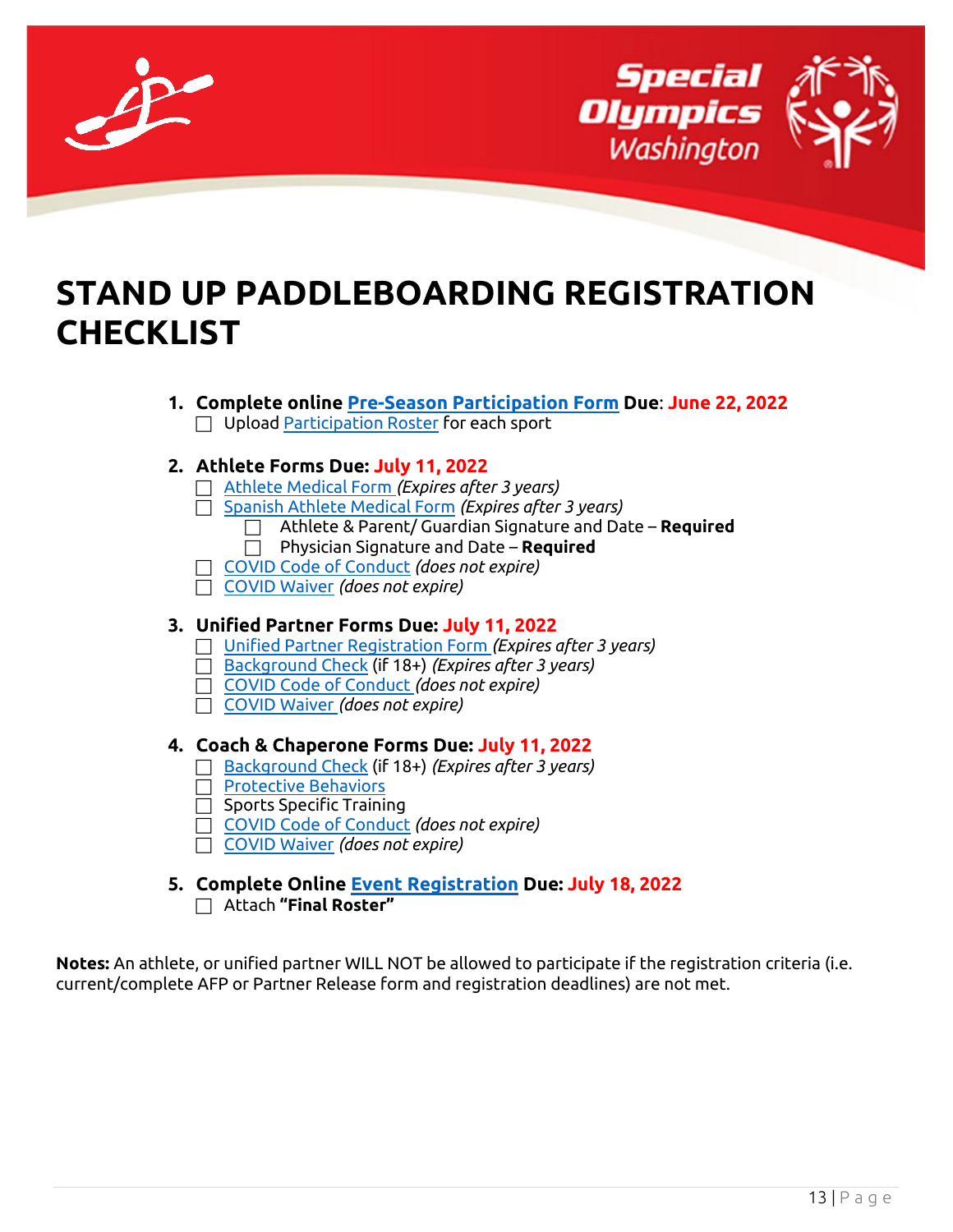



### <span id="page-13-0"></span>**SUP RULES & REGISTRATION GUIDELINES**

- 1) **LEVEL 1** –Competition will be a minimum distance of 2 miles with turns (must go around buoy/s).
- 2) **LEVEL 2** –Competition will be within a maximum distance of two miles with turns (must go around buoy/s).
- 3) **LEVEL 3** (Athletes can either stand, kneel or sit on the board during competition). Competition will be within a maximum distance of one mile with simple turns (must go around buoy/s).
- 4) **LEVEL 4** Starts the event from marshalling area in the water or on the beach. Can receive verbal and physical assistance during competition. Competition will be out and back within a minimum of 25 meters & a maximum distance of 50 meters.
- 5) **PRONE 2** Can use any SUP style board (narrower the better). NO PADDLE, use of arms only. Competition will be a minimum distance of 50 meters with a minimum of 1 turn (must go around buoy/s).
- 6) **PRONE 1** Must be on a prone style board. NO PADDLE, use of arms only. Competition will be a minimum distance of 100 meters with a minimum of 2 turns (must go around buoy/s).
- 7) **Traditional Relay** 3 athletes per team. Competition will be a minimum distance of 50 meters with a minimum of 1 turn each athlete (must go around buoy/s).
- 8) **Unified Relay** 3 athletes per team (2 athletes & 1 unified partner) Competition will be a minimum distance of 50 meters with a minimum of 1 turn each athlete (must go around buoy/s).

## <span id="page-13-1"></span>**SUP EVENTS**

- Level 1 Minimum Distance is 2 miles
- Level 2 Maximum Distance 2 mile
- Level 3 Maximum Distance is 1 mile
- Level 4 Minimum 25m, maximum 50m
- Prone Level 1 NO PADDLE, use of arms only. Competition will be a minimum distance of 50 meters with a minimum of 1 turn (must go around buoy/s)
- NO PADDLE, use of arms only. Competition will be a minimum distance of 50 meters with a minimum of 1 turn (must go around buoy/s)
- Stand Up Paddle Boarding RELAY 3 Athletes
- Stand Up Paddle Boarding UNFIED RELAY 2 Athletes 1 Unified Partner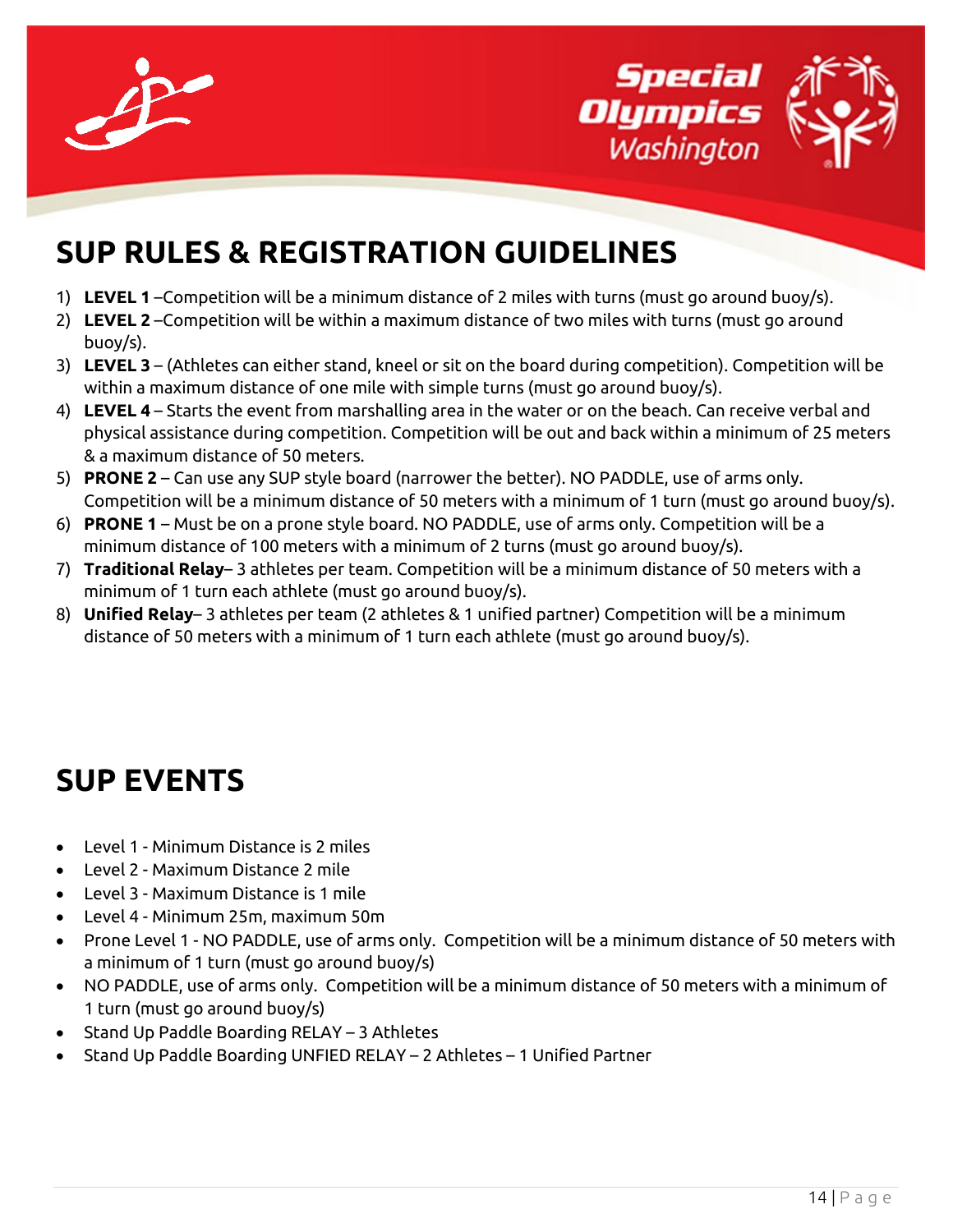

## <span id="page-14-0"></span>**VOLUNTEER REGISTRATION**



Special Olympics Washington Volunteers are fundamental to every program and event across the state. Volunteer opportunities range from coaching and program management positions to event volunteers. There is a place for everyone!

Volunteers are required to go through further training and a background check process before all Ongoing Volunteer Roles. To volunteer at events, register using the event applications located on the Event Volunteers page.

Please follow this link to sign up as on Ongoing Volunteer: <https://sowa-volunteerapp-site.my-trs.com/>

It is vital that ALL volunteers are properly trained and feel equipped to execute the responsibility required of their position. Please take the time to review the information on the [Volunteer Resources](http://specialolympicswashington.org/volunteer/volunteer-resources/)  [Page.](http://specialolympicswashington.org/volunteer/volunteer-resources/)

Already registered but need to renew you[r WSP Background Check?](http://specialolympicswashington.org/wp-content/uploads/WSP-2021-Fillable-Form-2.pdf) Please fill out the form and submit it to the contacts listed at the top of the form.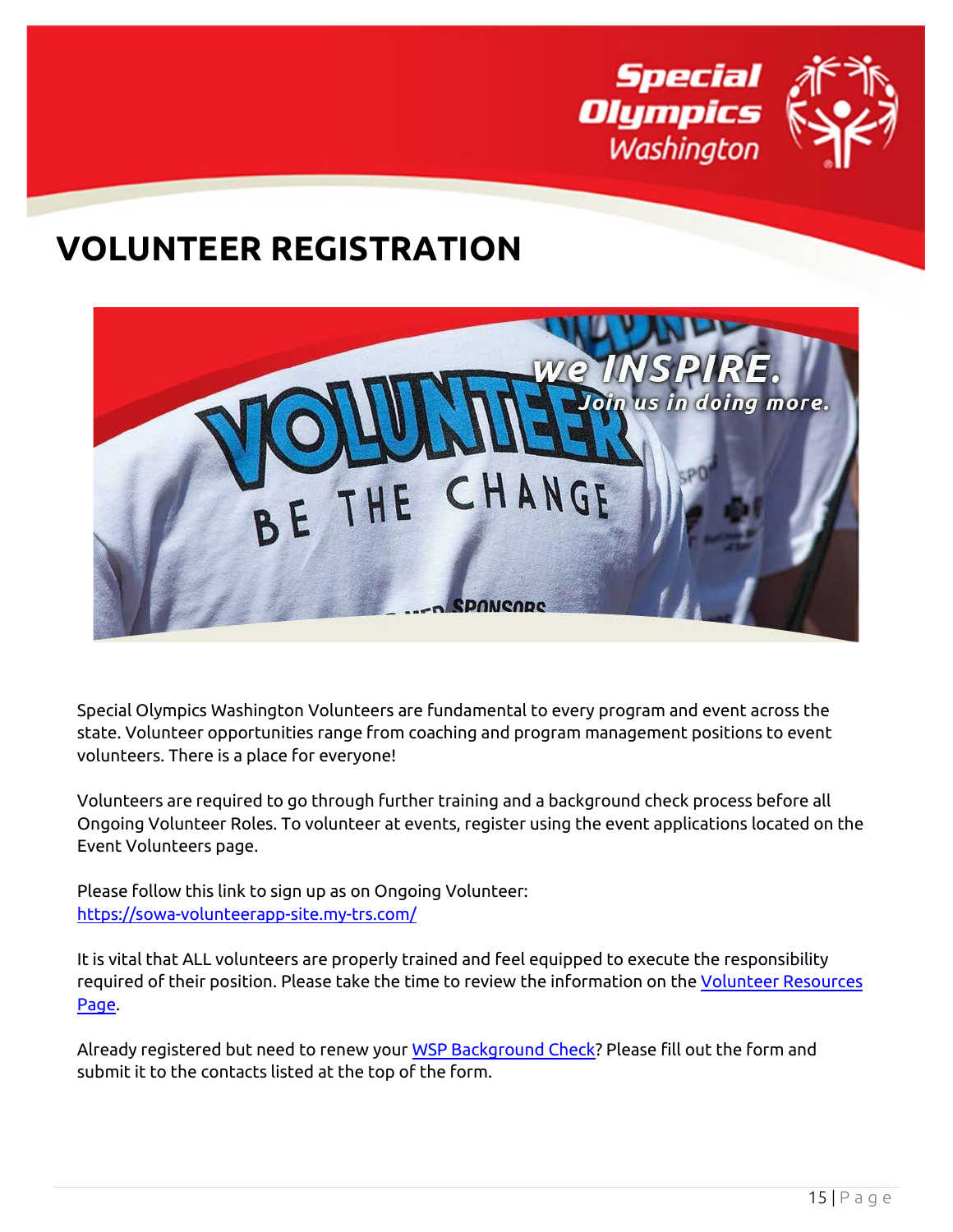

## <span id="page-15-0"></span>**COACHES EDUCATION**

| <b>Tier/Level</b>                                                                | <b>Action Items</b>                                                                                                  | <b>Time Needed</b> | <b>Renewal</b><br><b>Requirements</b>                        | <b>Cost</b>                          |
|----------------------------------------------------------------------------------|----------------------------------------------------------------------------------------------------------------------|--------------------|--------------------------------------------------------------|--------------------------------------|
| Tier 1 - Sports<br><b>Volunteer</b>                                              | <b>Online Background Check</b><br>(SOWA will do background<br>checks on all volunteers)<br>(Good Deed Code: e45cri8) | $5 \text{ min}$    | Every 3 years                                                | Free                                 |
|                                                                                  | <b>Protective Behaviors Quiz</b>                                                                                     | $15$ min           | Every 3 years                                                | Free                                 |
| (Chaperone)                                                                      | <b>General Orientation:</b><br>Orientation Video<br><b>General Orientation Quiz</b>                                  | $20$ min           | Once                                                         | Free                                 |
|                                                                                  | <b>Concussion Training</b>                                                                                           | 1 hour             | N/A                                                          | Free                                 |
| Tier 2 - Head<br><b>Coach/Assistant</b><br><b>Coach</b><br><b>Prerequisite -</b> | Certification at a Sport<br><b>Specific Training School</b>                                                          | 3 hours            | Every 3 years                                                | Training<br>Session<br>Local<br>Area |
| <b>All Tier 1</b><br>requirements                                                | <b>Coaching Unified Sports -</b><br>Required if program is in<br><b>Unified Sports</b>                               | 1 hour             | 3 years                                                      | Free                                 |
|                                                                                  | Register to Volunteer at an<br><b>Special Olympic Event</b>                                                          |                    |                                                              |                                      |
| Tier 3-<br><b>Continuing</b><br><b>Education</b>                                 | Register for a Continued<br><b>Education Course</b>                                                                  | N/A                | All coaches need to<br>do at least one of<br>these each year | Free                                 |
|                                                                                  | <b>Waiver for Continued</b><br>Education (check website for<br><b>Approved Courses)</b>                              |                    |                                                              |                                      |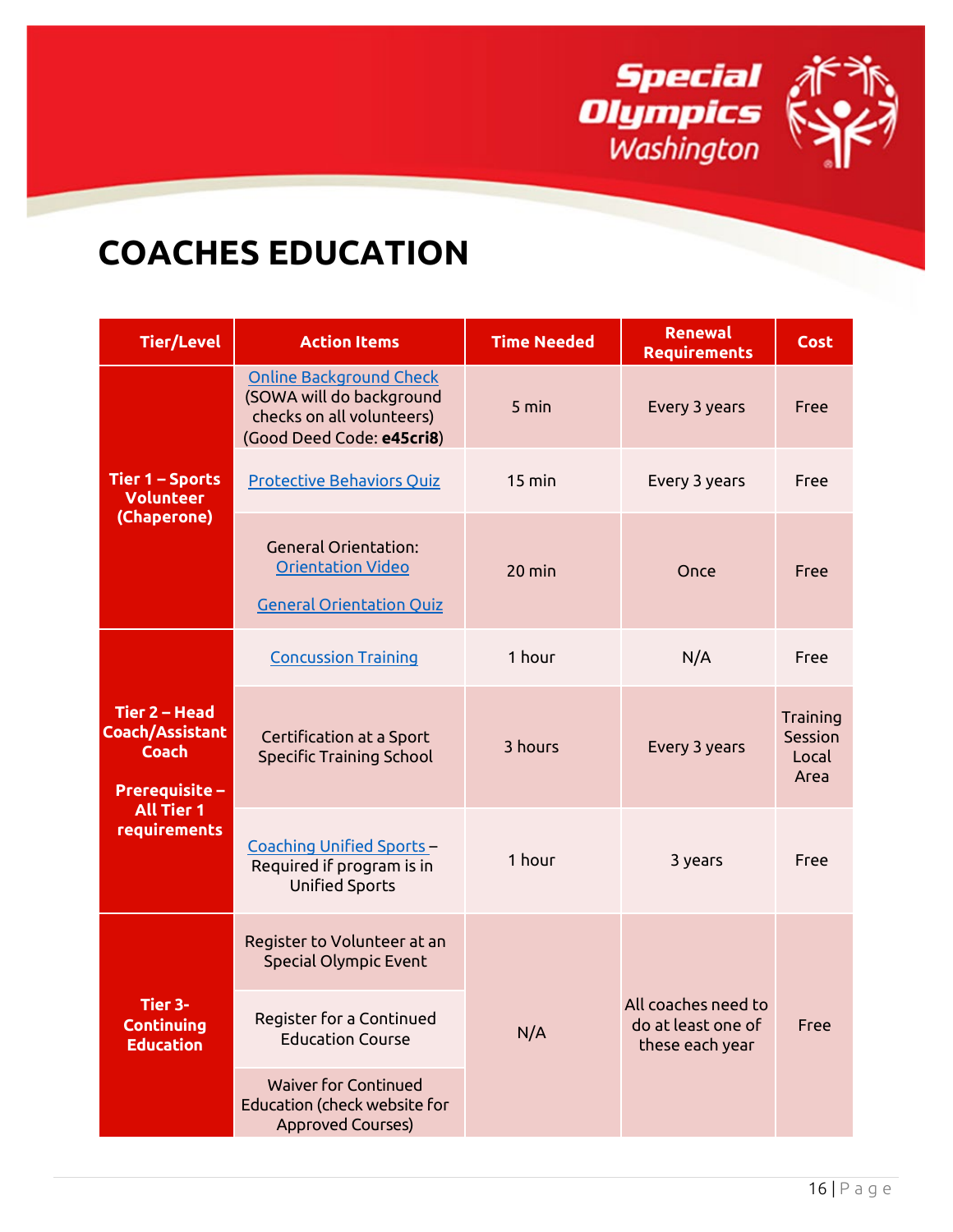

## <span id="page-16-0"></span>**COACHING TIERS DESCRIPTION**

Why Coaching Matters? – Coaching is a vital part of the Special Olympics organization. Our coaches are role models and help improve sports skills in our athletes. It is necessary for our coaches to exemplify good sportsmanship and model character traits to enhance the sports experience for our athletes. The lessons our athletes learn from coaches on and off the field – teamwork, self-discipline, and confidence – carry over into the athletes' everyday lives.

### **Tier 1 – Sports Volunteer (Chaperone)**

The first tier of our Coaches Education program is the Sports Volunteer or Chaperone member of a team/program. Any prospective coach needs to go through these four requirements to be cleared to chaperone a team or an athlete. These are the basic forms that screen our coaches to ensure our athletes safety which is our number one priority in Special Olympics. All of these items will need to be done only once and should take less than 30 minutes in total.

- **• [Online Background Check](https://app.sterlingvolunteers.com/en/Candidates/Account/Register)** *(Good Deed Code: e45cri8)*
- **• [Protective Behaviors Quiz](https://resources.specialolympics.org/protective_behaviors_training.aspx)**
- **• [Orientation Video / General Orientation Quiz](http://specialolympicswashington.org/forms/general-orientation-quiz/)**

### **Tier 2 – Head Coach / Assistant Coach**

The second tier of our Coaches Education program is the Head Coach/Assistant Coach. Any coach that wants to be a Head or Assistant Coach has to complete all of the items listed below. The items in this tier are more tailored to specific sport needs and require an in-person training. The in-person trainings allow for a development of skills and drills for a sport that coaches can bring back to their practice and games. The online section of this portion will take 1 hour and 15 minutes in total. The in-person trainings will be 3-4 hours depending on sport and venue availability.

- **• [Concussion Training](https://nfhslearn.com/courses/61064/concussion-in-sports)**
- **• In-Person Sport Specific training**
- **• [Coaching Unified Sports](https://nfhslearn.com/courses/61127/coaching-unified-sports) – Only required if program/team is in Unified Sports**

### **Tier 3 – Continuing Education**

The third tier is the continuing education portion of our Coaches Education program. We want all of our coaches to get involved in other sports and events that Special Olympics has to offer. This is also a great opportunity for our coaches to get more experience with Special Olympics athletes on and off the playing field. We want our coaches to do one of the following each year.

- **• Register to volunteer at a Special Olympics Event**
- **• Complete a Continued Education Course (Sportsmanship, Principles of Coaching, etc.)**
- **• Waiver for Continued Education**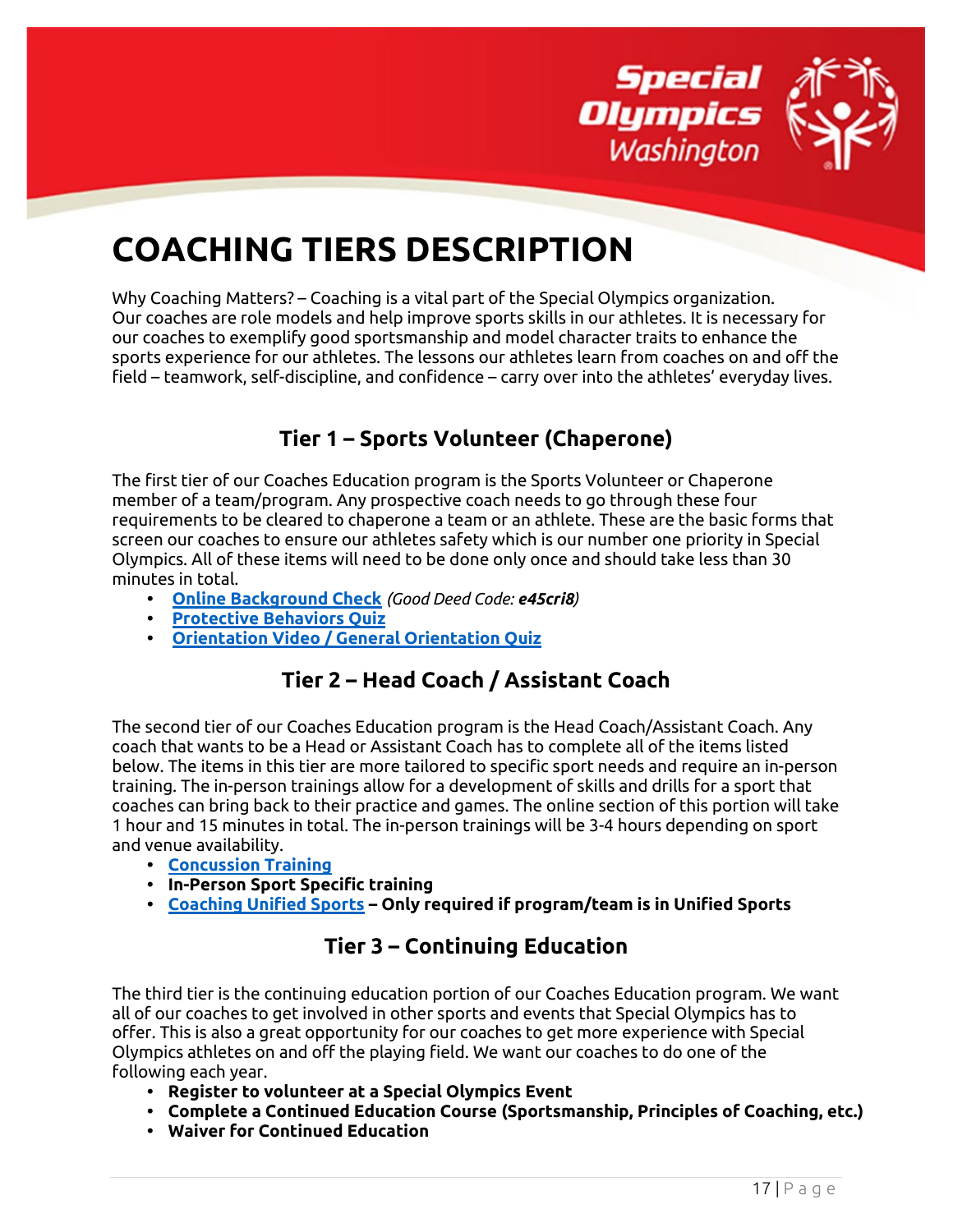

# <span id="page-17-0"></span>**ATHLETE LEADERSHIP**

The Athlete Leadership Program empowers athletes to develop leadership skills and utilize their voices and abilities to undertake meaningful leadership roles, influence change in the Special Olympics movement and create inclusive communities around the world.





### **Want to get more involved as a leader?** Join a local Athlete Leadership Council (ALC)! ALCs are groups of Athlete Leaders developing

their leadership skills through projects that improve local Special Olympics Washington programming. ALCs are run by Athlete Leaders and are driven by the athlete-voice.

### **Want to develop your leadership skills?**

Attend an Athlete Leadership Training!

- **Monthly Athlete Leadership Modules:** Learn about a new leadership skill each month. They will be on Zoom for 1 hour and they are open to anyone to take.
	- o Register [here!](https://us02web.zoom.us/meeting/register/tZ0vduyvqDoqE9zoFSfg8zjO9ZxZBkuOwr9x)
- **Introduction to Athlete Leadership & Understanding Leadership**: These core course focus on the Athlete Leadership program, your options as a leader and what makes a good leader.
	- $\circ$  When: March 19<sup>th</sup> and 20<sup>th</sup>
	- o Apply [here!](https://forms.gle/TXwYnZsVBhywyeSw6)
- **Governance Training:** This advanced course prepares athletes to lead in meetings, on committee and on boards. Athlete Leaders must have taken the two core courses first.
	- o When: April 2<sup>nd</sup> and 3<sup>rd</sup>
	- o Apply [here!](https://forms.gle/TXwYnZsVBhywyeSw6)

To sign up or get more information about the opportunities above, contact: **Leah Shaffner [/ lshaffner@sowa.org](mailto:lshaffner@sowa.org)**

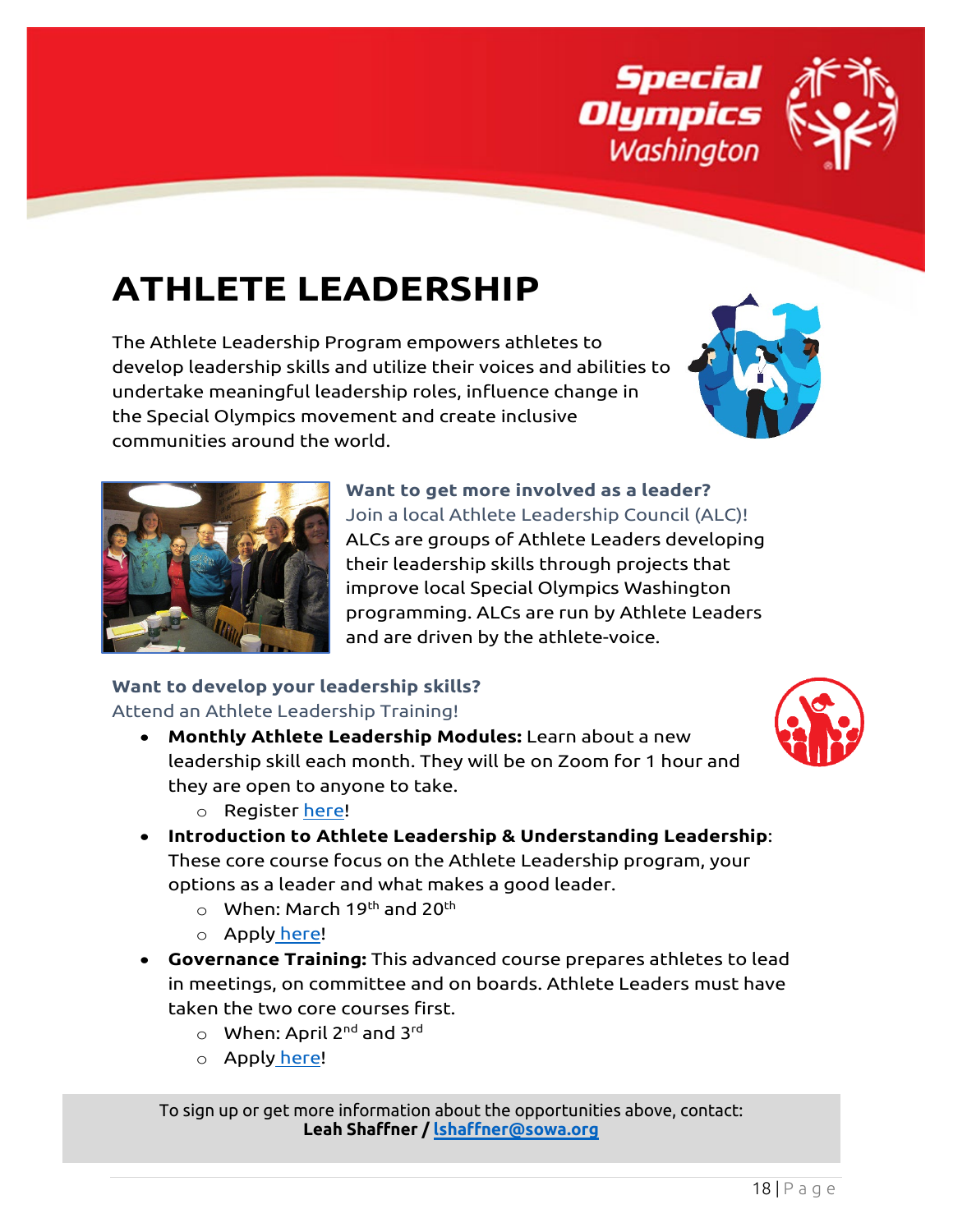

## <span id="page-18-0"></span>**EAST REGION CONTACTS LIST**

#### **Sr. Manager of Competition & Operations, East Region Grant Opland**

Mailing address: PO Box 727 Colbert, WA. 99005 Email: *[gopland@sowa.org](mailto:gopland@sowa.org)* Phone: 206-231-6014

**East Region Program Manager Tim Toon** Mailing address: 2815 2<sup>nd</sup> Ave Ste. 370, Seattle, WA 98121 Email: *[ttoon@sowa.org](mailto:ttoon@sowa.org)* Phone: 206-681-9385 Fax: 206-361-8158



| <b>Northeast Area</b><br>Area Director: <b>Brenda Devine</b><br>Email: NortheastAD@SOWA.org<br>Phone: 509-998-9778<br>Administrative Coordinator: <b>Bobbi</b><br><b>Jo Locke</b><br>Email: NortheastAdmin@SOWA.org | <b>Southeast Area</b><br>Area Director: Lori and Ron<br>Landrus<br>Email: SoutheastAD@SOWA.org<br>Phone: 208-413-0883<br>Administrative Coordinator: Kari<br><b>Smith</b><br>Email: SoutheastAdmin@SOWA.org   | <b>Valley Area</b><br>Area Director: Tim McDonald<br>Email: ValleyAD@SOWA.org<br>Phone: 509-480-0764<br>Administrative Coordinator: Dawn<br><b>McDonald</b><br>Email: ValleyAdmin@SOWA.org      |
|---------------------------------------------------------------------------------------------------------------------------------------------------------------------------------------------------------------------|---------------------------------------------------------------------------------------------------------------------------------------------------------------------------------------------------------------|-------------------------------------------------------------------------------------------------------------------------------------------------------------------------------------------------|
| <b>North Central Area</b><br>Interim Area Director: Alysanne<br><b>Stack</b><br>Email: AStack@sowa.org<br>Phone: 509-989-0587                                                                                       | <b>Basin Area</b><br>Interim Area Director: Alysanne<br><b>Stack</b><br>Email: Astack@sowa.org<br>Phone: 509-989-0587<br>Administrative Coordinator: Carrie<br><b>Hoiness</b><br>Email: choiness@cityofml.com | <b>Tri Cities Area</b><br>Area Director: Donna Tracy<br>Email: donnat@arcoftricities.com<br>Phone: 509-947-6090<br>Administrative Coordinator: Kelly<br>Correio<br>Email: so@arcoftricities.com |
|                                                                                                                                                                                                                     | <b>Walla Walla Area</b><br>Area Director: Tracy Gaines<br>Email: WallaWallaAD@SOWA.org<br>Phone: 509-386-4016<br>Administrative Coordinator:<br><b>Mercedes Robinson</b><br>Email: sadiesdesiree@gmail.com    |                                                                                                                                                                                                 |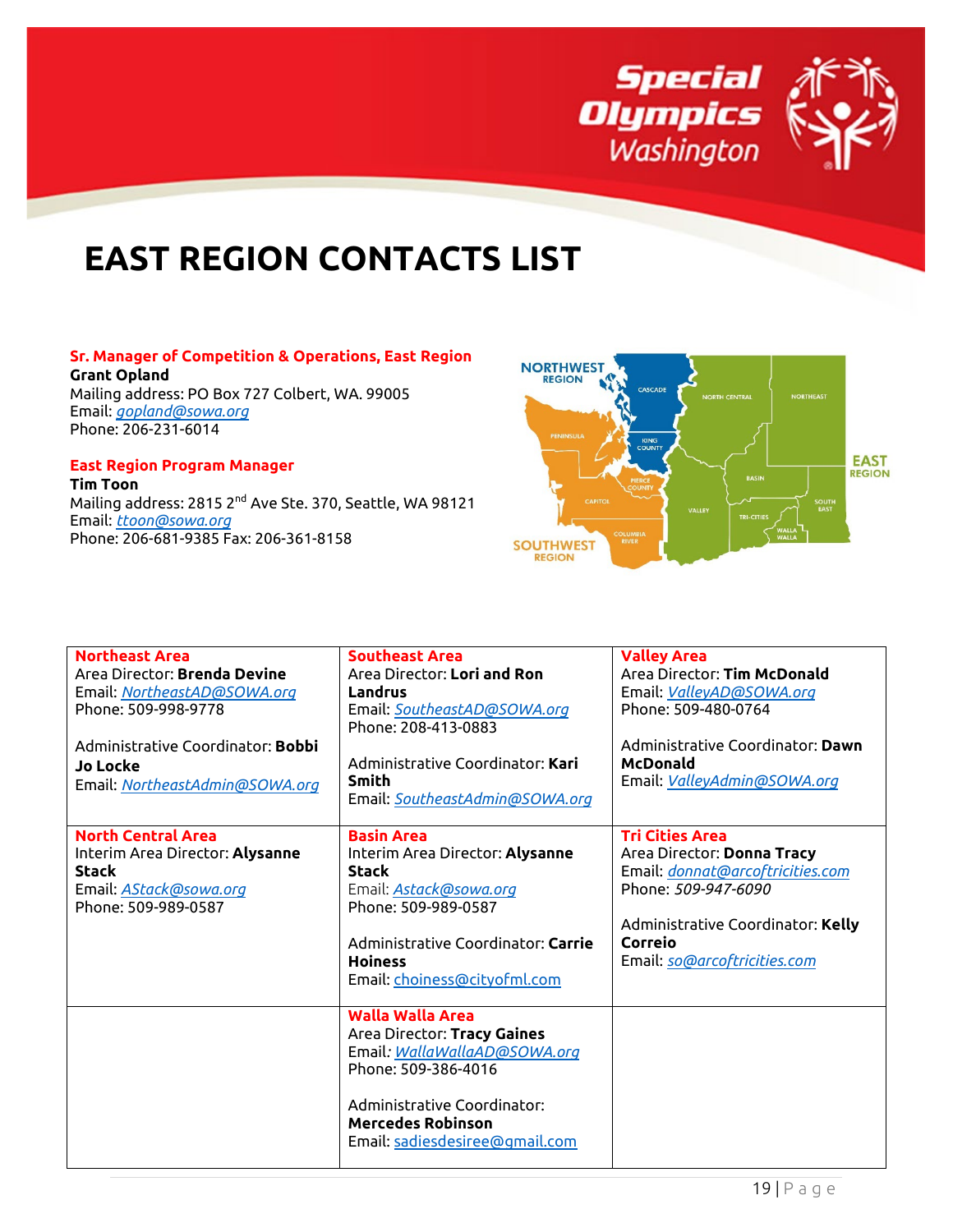

## <span id="page-19-0"></span>**WEST SIDE CONTACTS LIST**

#### **Sr. Manager of Competition & Operations, Northwest Region**

**Nicole Becker** Mailing address: 2815 2<sup>nd</sup> Ave Ste. 370, Seattle, WA 98121 Email: *[nbecker@sowa.org](mailto:nbecker@sowa.org)* Phone: 206.736.7087

#### **Manager of Competition & Operations, Southwest Region**

**Dori McGovern** Mailing address: 2815 2<sup>nd</sup> Ave Ste. 370, Seattle, WA 98121 Email: *[dmcgovern@sowa.org](mailto:dmcgovern@sowa.org)* Phone: 206.582.6000

### **Southwest Program Manager**

**Cheyenne Baird** Mailing address: 2815 2<sup>nd</sup> Ave Ste. 370, Seattle, WA 98121 Email: *[cbaird@sowa.org](mailto:cbaird@sowa.org)* Phone: 206-681-9386 Fax: 206-361-8158

#### **Director of Program Development**

**Alysanne Stack** Mailing address: 2815 2<sup>nd</sup> Ave Ste. 370, Seattle, WA 98121 Email: *[astack@sowa.org](mailto:astack@sowa.org)* Phone: 206-231-6034 Fax: 509-396-9902



| <b>Cascade Area</b><br>Area Director: Punkie Doyle<br>Email: CascadeAD@SOWA.org<br>Phone: 206-910-1704<br>Administrative Coordinator: Chris Becker<br>Email: Cascade Admin@SOWA.org | <b>King County Area</b><br>Area Director: Lindsey Cornish<br>Email: KingCountyAD@SOWA.org<br>Phone: 209-484-0673                                                           |
|-------------------------------------------------------------------------------------------------------------------------------------------------------------------------------------|----------------------------------------------------------------------------------------------------------------------------------------------------------------------------|
| <b>Pierce County Area</b><br>Interim Area Director: Alysanne Stack<br>Email: AStack@sowa.org<br>Phone: 206-231-6034                                                                 | <b>Peninsula Area</b><br>Area Director: Wendy Bonham<br>Email: PeninsulaAD@SOWA.org<br>Phone: 360-461-7817                                                                 |
| <b>Capitol Area</b><br>Interim Area Director: Alysanne Stack<br>Email: AStack@sowa.org<br>Phone: 206-231-6034                                                                       | <b>Columbia River Area</b><br>Co-Area Directors: Elizabeth Francis & Barry Gill<br>Email:<br>elizabeth.francis@outlook.com_barry.gill@pkinetics.com<br>Phone: 360-624-0119 |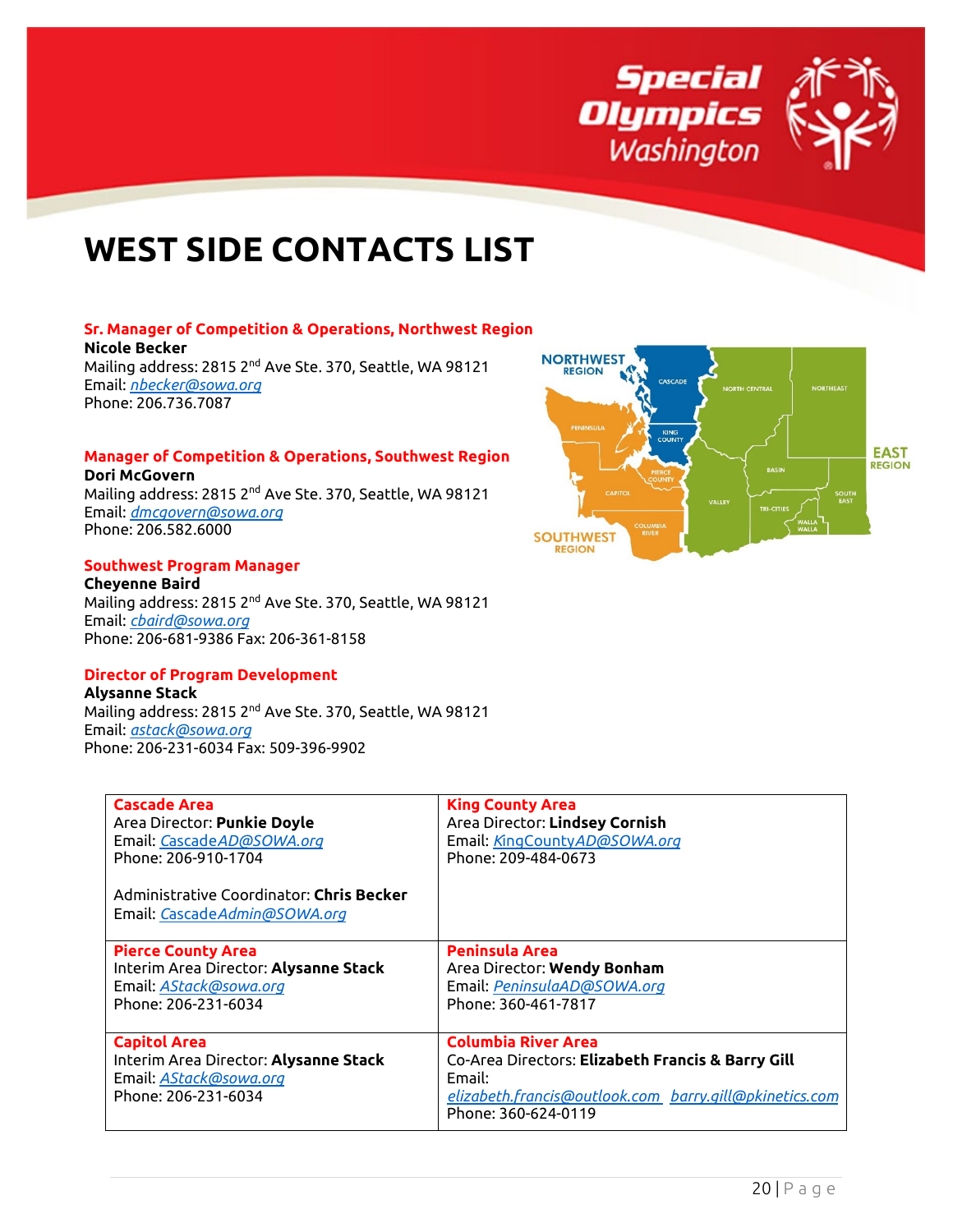

<span id="page-20-0"></span>

Special Olympics is committed to the highest ideals of sport and expects all athletes to honor sport and the mission and vision of Special Olympics. All Special Olympics athletes and Unified Sports® partners agree to the following code:

#### *Sportsmanship*

- I will practice good sportsmanship.
- I will act in ways that bring respect to me, my coaches, my team, and Special Olympics.
- I will not use badlanguage.
- I will not swear or insult otherpersons.
- I will not fightwith other athletes, coaches, volunteers,or staff.

#### *Training & Competitions*

- I will train regularly.
- I will learnand follow therules of my sport.
- I will listento my coaches and the officials, and ask questions when I do not understand.
- I will always try my best during training, divisioning, and competitions.
- $\bullet$  I will not hold back in preliminary competitions just to get into an easier finals competition division.

#### *Responsibility for My Actions*

- Iwill not makeinappropriateor unwantedphysical, verbal,or sexual advances on others.
- I will not smoke in non-smoking areas.
- I will not drink alcohol or use illegal drugs at Special Olympicsevents.
- I will not take drugs for the purposeofimproving myperformance.
- Iwill obey all laws and SpecialOlympics rules, the InternationalFederation,andthe National Federation/Governing Body rules for mysport(s).

I understand that if I do not obey this Code of Conduct, I will be subject to a range of consequences by my Program or a Games Organizing Committee, up to and including not being allowed to participate.

Name **Athlete** or **Unified Sports**<sup>®</sup> Partner *Circle Role*

Date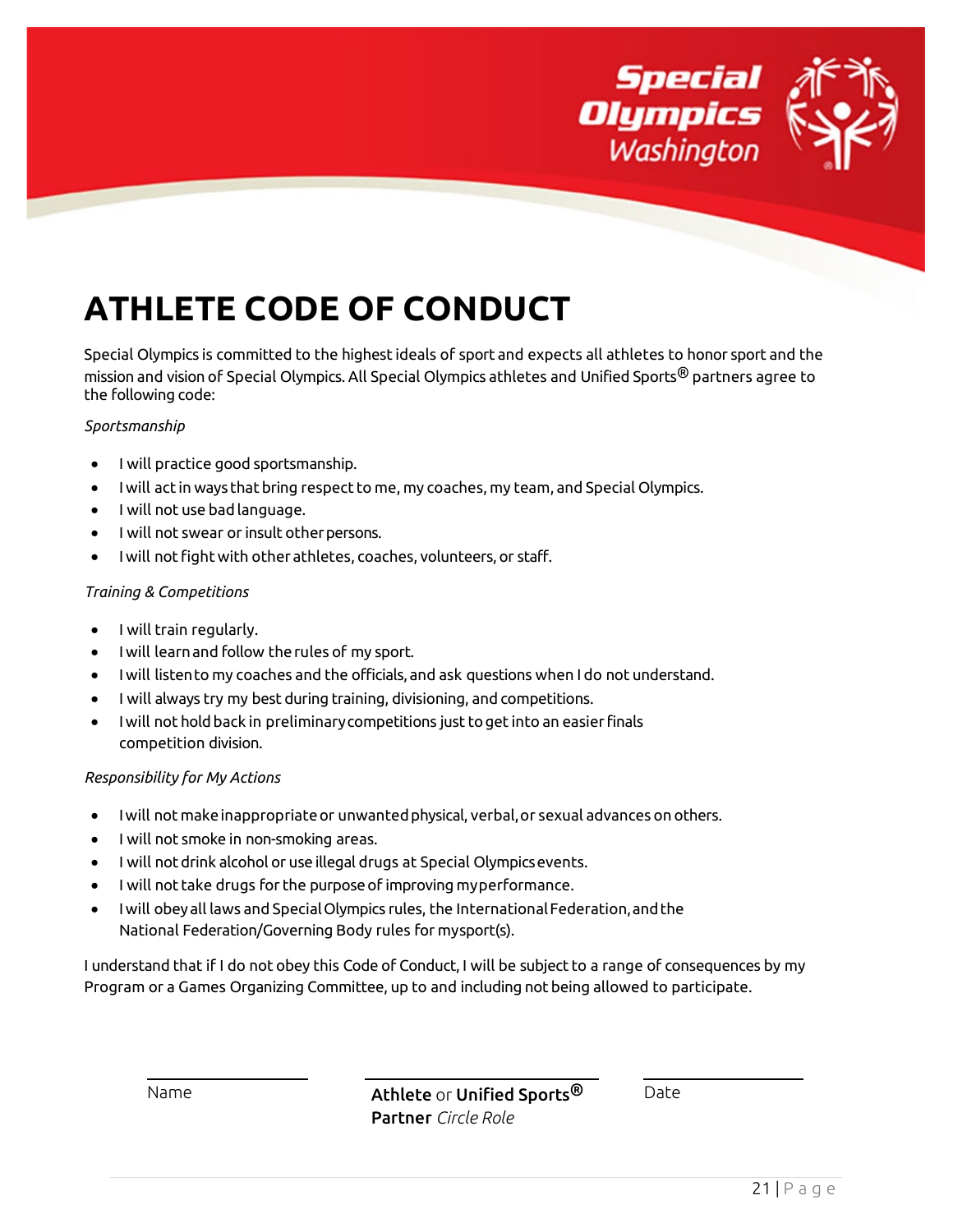

# <span id="page-21-0"></span>**COACHES CODE OF CONDUCT**

Special Olympics is committed to the highest ideals of sport and expects all coaches to honor sport and the mission and vision of Special Olympics. All coaches agree to observe the following:

### *Respect for Others*

- I will respect the rights, dignity, and worth of athletes, coaches, volunteers, friends, and spectators in Special Olympics.
- I will treat everyone equally regardless of gender, ethnic origin, religion, or ability.

### *Ensure a Positive Experience*

- I will ensure that for each athlete I coach, the time spent with Special Olympics ispositive.
- I will respect the talent, developmental stage, and goals of each athlete.
- I will ensure each athlete competes in events that challenge that athlete's potential and are appropriate to that athlete's ability.
- I will be fair, considerate, and honest with athletes.
- I will ensure that accurate scores are provided for entry of an athlete into any event.
- I will instruct each athlete to perform to the best of the athlete's ability at all preliminary competitions and finals competition in accordance with the Special Olympics Sports Rules.

### *Act Professionally and Take Responsibility for My Actions*

- My language, manner, punctuality, preparation, and presentation will demonstrate high standards.
- I will display control, respect, dignity, and professionalism to all involved in the sport.
- I will encourage athletes to demonstrate the same qualities.
- I will not drink alcohol, smoke, or take illegal drugs while representing Special Olympics at training sessions or during competition.
- I will refrain from any form of personal abuse towards athletes and other including verbal, physical, and emotional abuse.
- I will be alert to any form of abuse from other sources directed towards athletes in my care.

### *Quality Service to the Athletes*

- I will seek continual improvement through performance evaluations and ongoing coach education.
- I will be knowledgeable about the Sports Rules and skills of the sport(s) I coach.
- I will provide a planned training program for individual practices and the season.
- I will keep copies of the medical, training, and competition records for each athlete I coach.

Name

Coach or Asst. Coach *Circle Role*

Date

 $\overline{a}$ 

 $\overline{a}$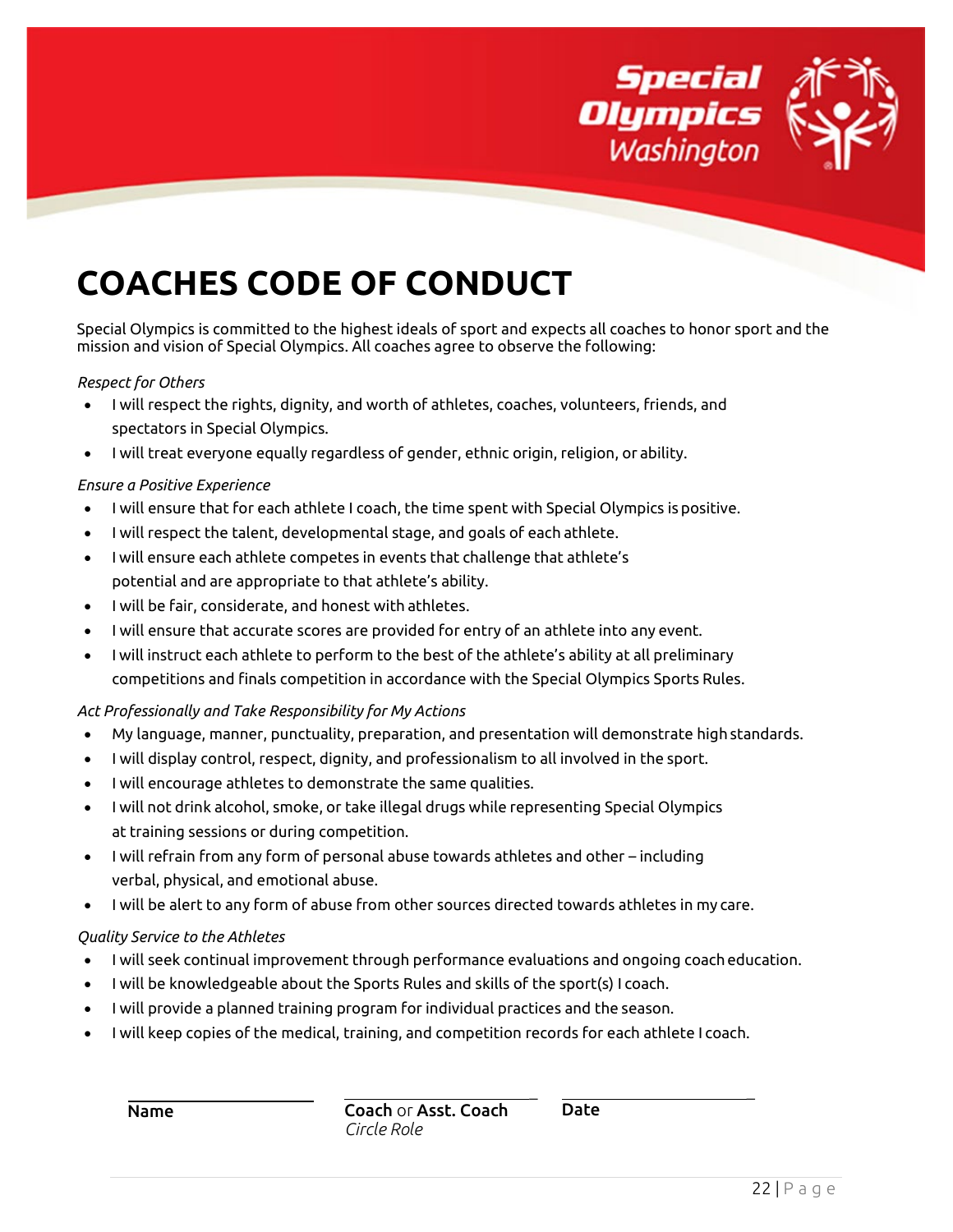

## <span id="page-22-0"></span>**FAMILY CODE OF CONDUCT**

We hope as family members, you will embrace the spirit of Special Olympics and help to provide a competition and training environment that enhances athlete character and skill development. The following Family Code of Conduct should be emphasized during training, competition, and special events at any level – including SOWA, Area Program, National, Regional and World.

### *As a Special Olympics family member, I pledge the following:*

- I will let my athlete choose the sports in which he/she would like to participate. I will not force my choice uponhim/her.
- I will remember that athletes participate to have fun and that the game is for them; not for the family members.
- I will see to it that my athlete's medical form is up-to-date, complete, and on file.
- I will learn the rules of the game and the SOI policies before I complain orprotest.
- I (and my guests) will be a positive role model for my athlete and encourage sportsmanship by showing respect and courtesy, and by demonstrating positive support for all athletes, coaches, officials, and spectators at every game, practice, orcompetition.
- I understand that I play a vital role in the health and safety of my athlete's participation. I have a responsibility to assist Special Olympics in providing for the health and safety of all athletes by reporting suspicious behavior, talking to my child about personal safety, dropping off and picking up my child/guard from Special Olympics events at the times designated by the organization (not excessively earlier or later than said established times), and any and all other reasonable measures to assist in the protection of Special Olympicsathletes.
- I (and my guests) will never engage in any kind of unsportsmanlike conduct, such as booing and
- taunting, refusing to shake hands, or using profane language and gestures with any official, coach, or family member.
- I will never encourage any behaviors or practices that would endanger the health and well- being of the athletes.
- I will teach my athlete to play by the rules and to resolve conflicts without resorting to hostility or violence.
- I will demand that my athlete treat other athletes, coaches, officials, and spectators with respect, regardless of race, creed, color, sex, orability.
- I will teach my athlete that doing one's best is more important than winning, so that my athlete will never feel defeated by the outcome of a game or his/her performance.
- I will praise my athlete for competing fairly and trying hard, and I will make my athlete feel like a winner every time.
- I will never ridicule or yell at my athlete or other participants for making a mistake or losing a competition.
- I will emphasize skill development and practices, and how they benefit my athlete over winning.
- I will also de-emphasize games and competition in lower agegroups.
- I will promote the emotional and physical well-being of the athletes ahead of any personal desire that I may have for my athlete towin.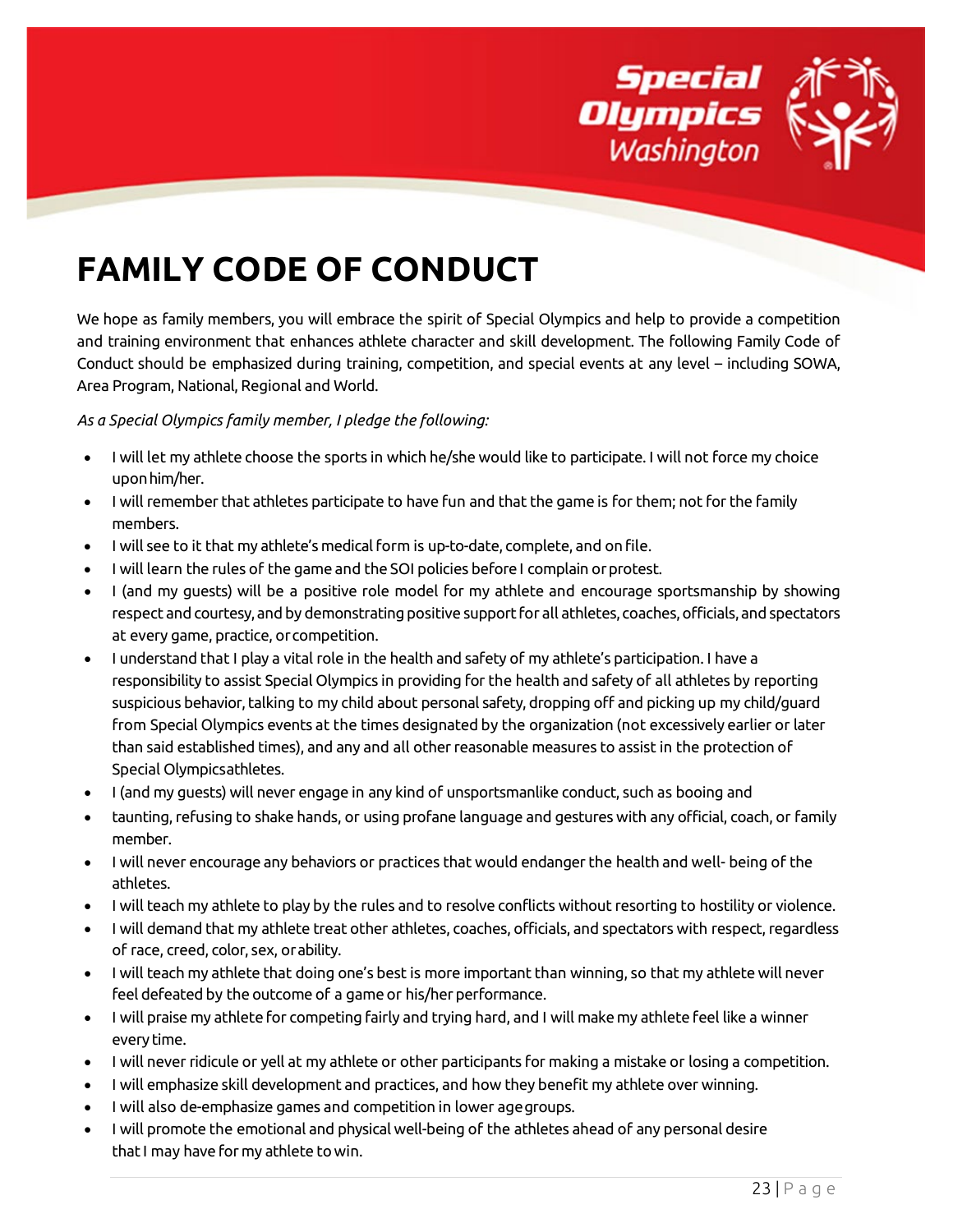

- I will respect the officials and their authority during games and competition, and will never question, discuss, or confront coaches during competitions. Instead, I will take time to speak with coaches at an agreed upon time andplace.
- I will demand a sports environment for my athlete that is free from drugs and alcohol, and I will refrain from their use at all sports events and competitions.
- I will smoke/chew tobacco only in designatedareas.
- I will refrain from coaching my athlete or other athletes during competitions and practices if I am not the assignedcoach.

As a Special Olympics Washington family member, I also understand that if I fail to abide by the aforementioned rules and guidelines, I may be subject to disciplinary action that could include, but may not be limited to, the following:

- Verbal warning by officials, coaches, and/or sub-Program and SOWApersonnel
- Game suspension with written documentation of incident kept on file in the SOWAoffice
- Writtenwarning
- Game forfeit through official orcoach
- Season suspension
- Misbehavior Report submitted to EventDirector

I hereby certify that I have reviewed, understood, and agreed to this Code of Conduct.

Signature of Family Member **Date** Date

(Print) Area Leadership Team/sub-Program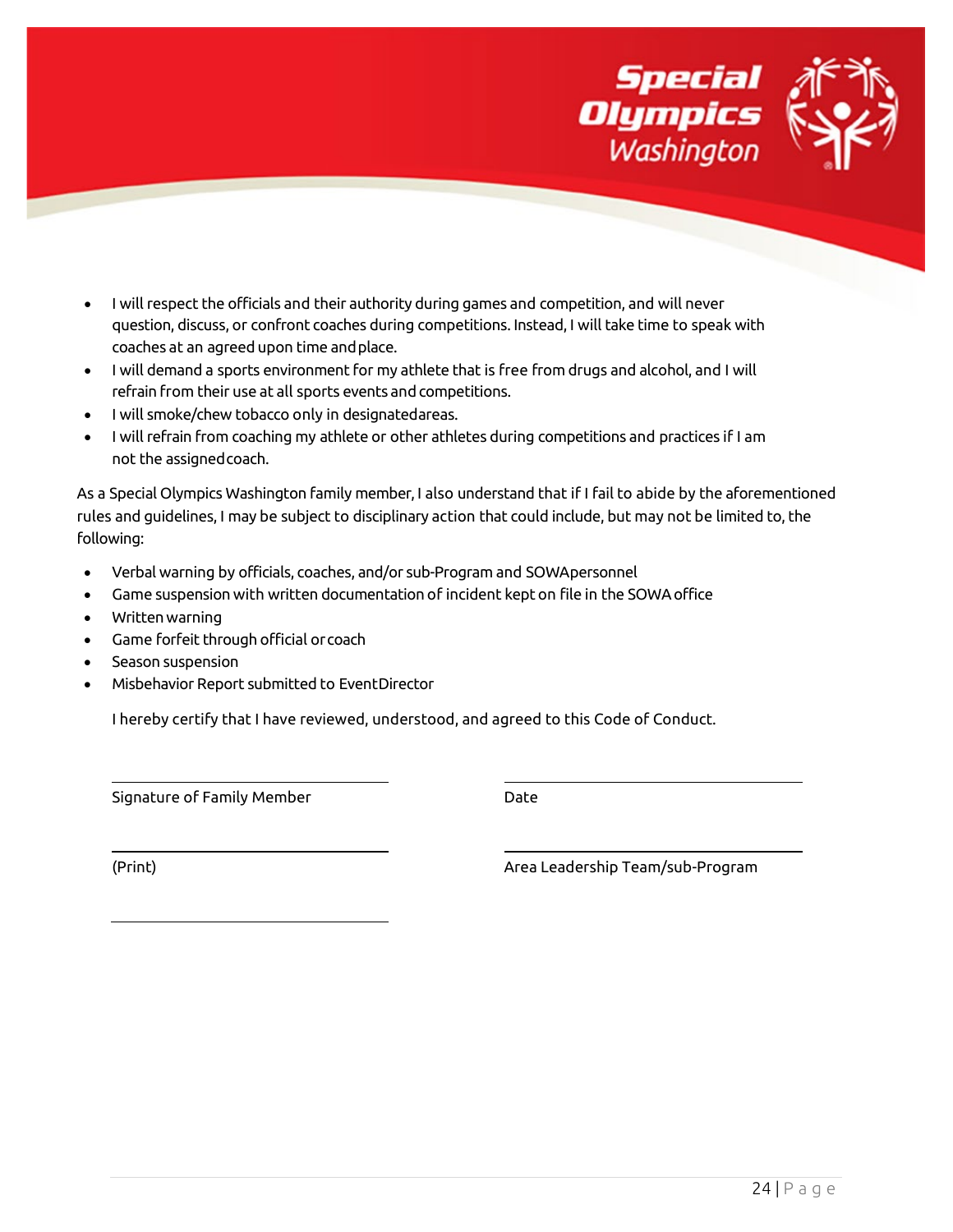

## <span id="page-24-0"></span>**DISCIPLINARY ACTIONS**

#### *Standards of Behavior*

While participating in Special Olympics—whether in transit, during practice, at a competition, or in any associated social activity—participants are expected to exhibit good sportsmanship and to comply with the following standards of behavior:

### *Refrain from:*

- Category A
	- $\circ$  Use of alcohol, illegal drugs or any controlled substance.<br> $\circ$  Unwanted physical or verbal sexual overtures.
	- Unwanted physical or verbal sexual overtures.
	- o Physical abuse or any unwelcome physical contact.
	- $\circ$  Violent or disruptive behavior.<br> $\circ$  Felonies and misdemeanors (or
	- Felonies and misdemeanors (or any other illegal or socially unacceptable behavior which seriously disrupts or impedes participation of an athlete or others) and the possession of harmful weapons.
- Category B
	- o Profanity or verbal abuse.
	- o Tobacco use in restricted areas.
	- o Frequent unexcused absences.
	- o Poor personal hygiene.

#### *Disciplinary Measures*

In *Category A*, Special Olympics Washington (defined as State staff) reserves the right to immediately suspend any participant, pending an investigation of the offense.

In *Category A*. the Staff member will exercise the following progressive disciplinary measures.

- 1. Verbal warning given to the offender.
- 2. Personal meeting with the offender.
	- a. A parent/guardian or caseworker will accompany athletes under 18. The meeting will be documented in writing with copies distributed to the athlete, Senior Region Manager, State Office, coach's file, and parent/guardian or caseworker.
- 3. Individual disciplinary action taken.

The action may include suspension or expulsion. In cases of suspension or expulsion, a review may be conducted at the end of the suspension period. In cases of very serious or repeated incidents, permanent expulsion may be required.

In *Category B*, the following progressive disciplinary measures are to be exercised by the coach:

- 1. Verbal warning given the athlete.
- 2. Written warning issued to the athlete, with copy to Region Sports & TrainingManager.
- 3. Suspension from practices or competition during the specific sport season.
- 4. Further action must be referred to the Senior Region Manager or State staff. The participant has the right to appeal, with written plan in place, to improve behavior.